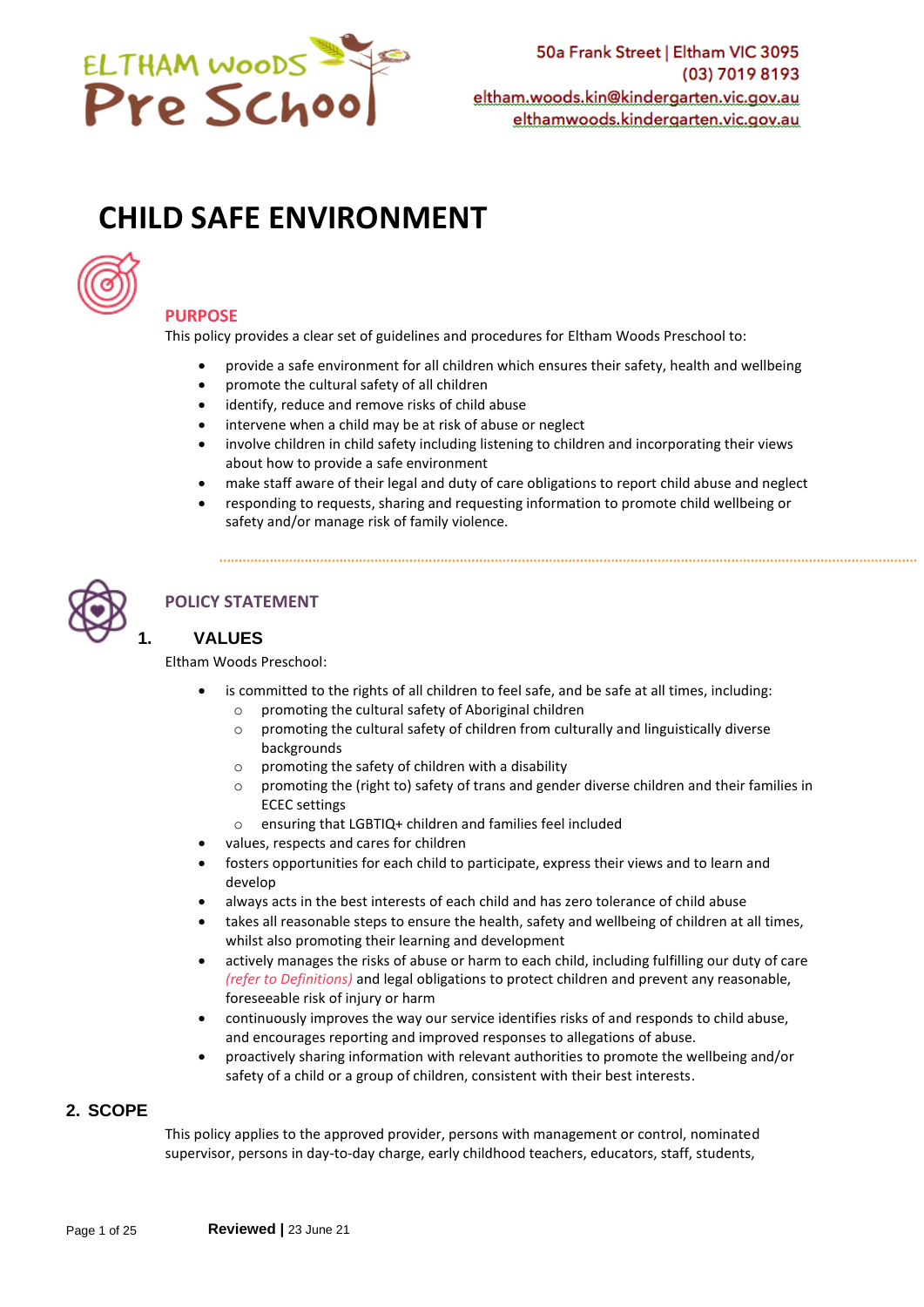volunteers, parents/guardians, children and others attending the programs and activities of Eltham Woods Preschool, including during offsite excursions and activities.

| <b>RESPONSIBILITIES</b>                                                                                                                                                                                                                                                                                       | with management or control<br>Approved provider and persons | persons in day-to-day charge<br>Nominated supervisor and | educators and all other staff<br>Early childhood teacher, | Parents/guardians | students<br>Contractors, volunteers and |
|---------------------------------------------------------------------------------------------------------------------------------------------------------------------------------------------------------------------------------------------------------------------------------------------------------------|-------------------------------------------------------------|----------------------------------------------------------|-----------------------------------------------------------|-------------------|-----------------------------------------|
| Providing leadership for an organisational culture of<br>accountability for child safety which is open to scrutiny and is<br>continuously reviewed and improved                                                                                                                                               | $\checkmark$                                                | $\sqrt{}$                                                |                                                           |                   |                                         |
| Advising staff of current child protection legislation, and their<br>legal and duty of care obligations (Regulation 84)                                                                                                                                                                                       | $\checkmark$                                                | $\sqrt{}$                                                |                                                           |                   |                                         |
| Undertaking child safety reviews and developing an action plan<br>to maintain Child Safe Standards (refer to Definitions) at Eltham<br>Woods Preschool                                                                                                                                                        | $\checkmark$                                                | $\sqrt{}$                                                | $\sqrt{}$                                                 | $\sqrt{}$         |                                         |
| Keeping up to date and complying with any relevant changes in<br>legislation and practices in relation to this policy                                                                                                                                                                                         | $\sqrt{}$                                                   | $\sqrt{}$                                                | $\sqrt{}$                                                 |                   |                                         |
| Contributing to an organisational culture of child safety                                                                                                                                                                                                                                                     | $\sqrt{}$                                                   | $\sqrt{}$                                                | $\sqrt{}$                                                 | $\sqrt{}$         | $\sqrt{}$                               |
| Ensuring continuous improvement in the implementation of the<br>Child Safe Standards (refer to Definitions) in Eltham Woods<br>Preschool, promoting an organisational culture of accountability<br>for child safety which is open to scrutiny and is continuously<br>reviewed and improved (refer to Sources) | √                                                           | $\sqrt{}$                                                | $\sqrt{}$                                                 | $\sqrt{}$         |                                         |
| Conducting recruitment and induction processes for staff in line<br>with this policy (refer to Attachment 1)                                                                                                                                                                                                  | $\sqrt{}$                                                   |                                                          |                                                           |                   |                                         |
| Screening contractors, volunteers and students in line with their<br>roles and this policy (refer to Attachment 2)                                                                                                                                                                                            | $\sqrt{}$                                                   |                                                          |                                                           |                   |                                         |
| Ensuring that contractors, volunteers, students,<br>parents/guardians and other visitors to the service are not left<br>with sole supervision of individual children or groups of children                                                                                                                    | $\sqrt{ }$                                                  | $\sqrt{ }$                                               | $\sqrt{}$                                                 |                   |                                         |
| Ensuring that contact is prevented or responding if it has<br>occurred, when the service has been notified of a court order<br>prohibiting an adult from contacting an enrolled child                                                                                                                         | √                                                           | $\color{red} \blacktriangleleft$                         | $\sqrt{}$                                                 |                   |                                         |
| Identifying the potential for child abuse at Eltham Woods<br>Preschool, and developing and implementing effective<br>prevention strategies                                                                                                                                                                    | $\sqrt{}$                                                   | $\sqrt{}$                                                | $\sqrt{}$                                                 |                   |                                         |
| Following processes for responding to and reporting suspected<br>child abuse (refer to Attachment 3)                                                                                                                                                                                                          | $\sqrt{}$                                                   | $\sqrt{}$                                                | $\sqrt{}$                                                 | $\sqrt{}$         | √                                       |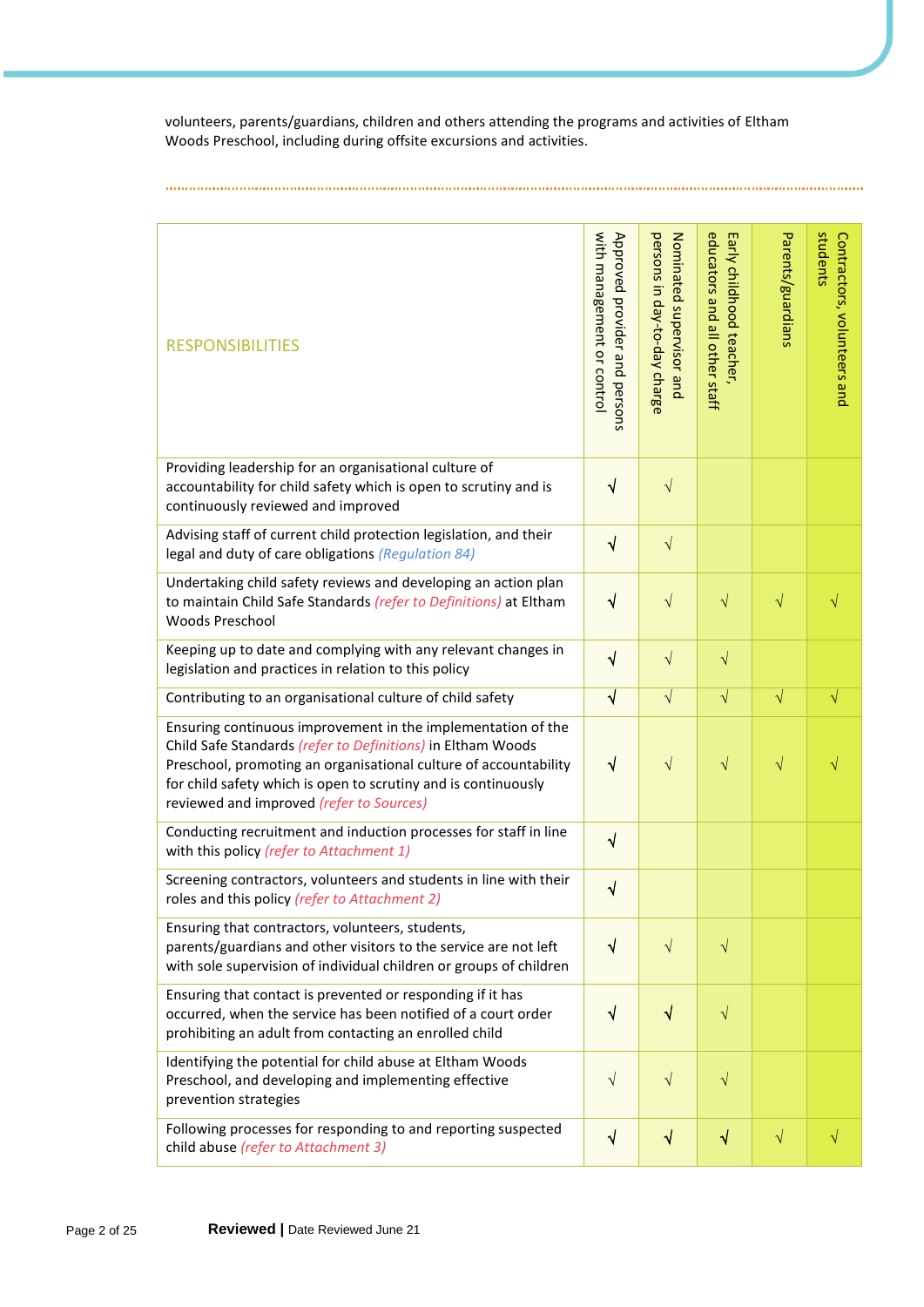| Ensuring appropriate annual training on child safety, including<br>recognising the signs and symptoms of child abuse (refer to<br>Definitions), knowing how to respond, and understanding<br>responsibilities and processes for reporting (refer to Attachment<br>3)                                              | $\sqrt{}$ | $\sqrt{}$    | $\sqrt{}$ |           |           |
|-------------------------------------------------------------------------------------------------------------------------------------------------------------------------------------------------------------------------------------------------------------------------------------------------------------------|-----------|--------------|-----------|-----------|-----------|
| Ensuring procedures for reporting and responding to suspected<br>child abuse or neglect are promoted across the service and<br>regularly reviewed in partnership with all stakeholders (refer to<br>Attachment 3 and 4)                                                                                           | $\sqrt{}$ | $\sqrt{}$    | $\sqrt{}$ | $\sqrt{}$ | $\sqrt{}$ |
| Fulfilling legal obligations, including mandatory reporting and<br>duty of care obligations (refer to Definitions) (refer to<br>Attachment 3 and 4)                                                                                                                                                               | $\sqrt{}$ | $\sqrt{}$    | $\sqrt{}$ |           |           |
| Being aware of this policy, the Code of Conduct Policy, Privacy<br>and Confidentiality Policy and the Interactions with Children<br>Policy and their ongoing obligations to behave in accordance<br>with the policies                                                                                             | $\sqrt{}$ | $\sqrt{}$    | $\sqrt{}$ | $\sqrt{}$ | $\sqrt{}$ |
| Communicating to staff about their obligations under the<br>Information Sharing Schemes (refer to Definitions), and ensure<br>they have read and understood the Privacy and Confidentiality<br>Policy                                                                                                             | √         | $\sqrt{}$    | $\sqrt{}$ |           |           |
| Promoting awareness and compliance with the Child Safe<br>Standards (refer to Definitions) when disclosing information to<br>promote the wellbeing and safety of a child or group of children                                                                                                                     | $\sqrt{}$ | $\sqrt{}$    | $\sqrt{}$ |           |           |
| Ensuring information sharing procedures abide by the CISS<br>Ministerial Guidelines (refer to Source) and exercising<br>professional judgment when determining whether the threshold<br>for sharing is met, what information to share and with whom to<br>share it (refer to Privacy and Confidentiality Policy). | $\sqrt{}$ | $\checkmark$ | $\sqrt{}$ |           |           |
| Giving precedence to the wellbeing and safety of a child or<br>group of children over the right to privacy when sharing<br>information under the CISS and the FVISS (refer to Definitions)                                                                                                                        | $\sqrt{}$ | $\sqrt{}$    | $\sqrt{}$ |           |           |
| Ensuring confidential information is only shared with relevant<br>authorities to the extent necessary to promote the wellbeing or<br>safety of a child or group of children, consistent with the best<br>interests of that child or those children                                                                | ٧         |              | √         |           |           |
| Maintaining co-operative relationships with appropriate services<br>and/or professionals (including Child FIRST/Orange Door) (refer<br>to Definitions) in the best interests of children and their families                                                                                                       | $\sqrt{}$ | $\sqrt{}$    | $\sqrt{}$ |           |           |
| Offering support to the child and their family, and to staff in<br>response to concerns or reports relating to the safety, health<br>and wellbeing of a child at Eltham Woods Preschool                                                                                                                           | $\sqrt{}$ | $\sqrt{}$    | $\sqrt{}$ |           |           |
| Ensuring processes for responding to and reporting are followed<br>when there are significant concerns for the safety, health or<br>wellbeing of a child at the service (refer to Attachment 3 and 4)                                                                                                             | $\sqrt{}$ | $\sqrt{}$    | √         |           |           |
| Notifying DET within 24 hours of a serious incident (refer to<br>Definitions) occurring at the service                                                                                                                                                                                                            | $\sqrt{}$ | $\sqrt{}$    |           |           |           |
| Notifying DET within 24 hours in of becoming aware of a<br>notifiable complaint (refer to Definitions) or allegation regarding<br>the safety, health and/or welfare of a child at the service                                                                                                                     | $\sqrt{}$ |              |           |           |           |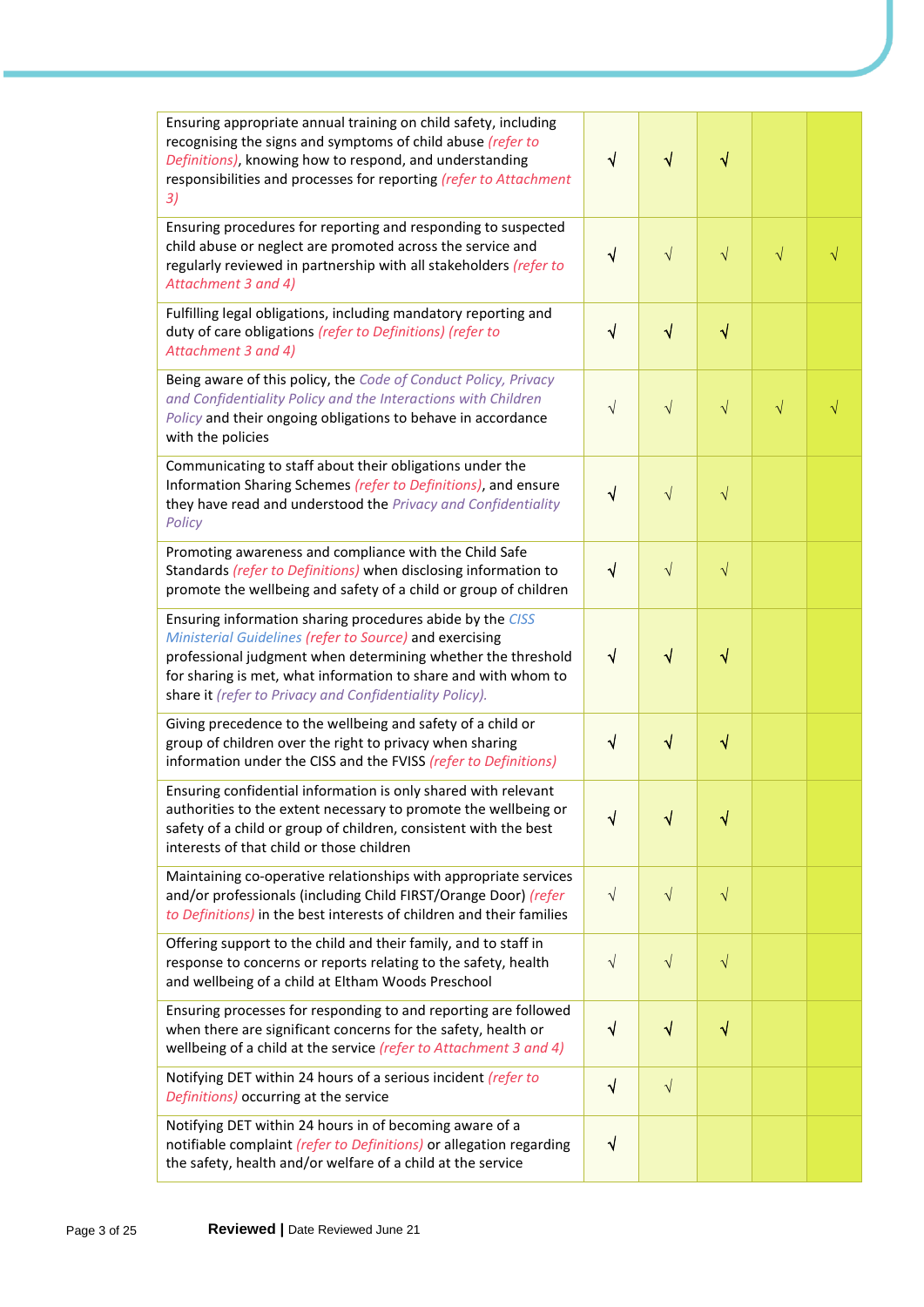| Notifying the nominated head of organisation (refer to<br>Definitions) to the Commission for Children and Young People<br>and maintaining the currency of the information                                                                                     | $\sqrt{}$ |            |           |           |           |
|---------------------------------------------------------------------------------------------------------------------------------------------------------------------------------------------------------------------------------------------------------------|-----------|------------|-----------|-----------|-----------|
| Notifying the Commission for Children and Young People within<br>3 business days of becoming aware of a reportable allegation<br>(refer to Definitions), under the Reportable Conduct Scheme<br>(refer to Definitions) (refer to Attachment 3 and 4)          | $\sqrt{}$ |            |           |           |           |
| Investigating an allegation (subject to police clearance on<br>criminal matters or matters involving family violence), advising<br>the Commission for Children and Young People who is<br>undertaking the investigation                                       | √         |            |           |           |           |
| Managing the risks to children whilst undertaking the<br>investigation                                                                                                                                                                                        | $\sqrt{}$ | $\sqrt{}$  | $\sqrt{}$ |           |           |
| Updating the Commission for Children and Young People within<br>30 calendar days with detailed information about the reportable<br>allegation and any action                                                                                                  | $\sqrt{}$ |            |           |           |           |
| Notifying the Commission for Children and Young People of the<br>investigation findings and any disciplinary action taken (or the<br>reasons no action was taken)                                                                                             | $\sqrt{}$ |            |           |           |           |
| Notifying the approved provider or person with management or<br>control immediately on becoming aware of a concern, complaint<br>or allegation regarding the safety, health and welfare of a child<br>at Eltham Woods Preschool                               |           | $\sqrt{}$  | √         | $\sqrt{}$ |           |
| Maintaining confidentiality at all times (refer to Privacy and<br><b>Confidentiality Policy)</b>                                                                                                                                                              | ٦         | $\sqrt{}$  | $\sqrt{}$ | $\sqrt{}$ | $\sqrt{}$ |
| Providing appropriate resources and training to assist staff,<br>contractors, volunteers and students to implement this policy<br>(refer to Sources)                                                                                                          | $\sqrt{}$ |            |           |           |           |
| Protecting the rights of children and families, and encouraging<br>their participation in decision-making                                                                                                                                                     | ٦         | $\sqrt{}$  | V         | $\sqrt{}$ |           |
| Keeping informed of any relevant changes in legislation and<br>practices in relation to this policy                                                                                                                                                           | √         | $\sqrt{ }$ | $\sqrt{}$ | $\sqrt{}$ |           |
| Abide by the Code of Conduct Policy                                                                                                                                                                                                                           | $\sqrt{}$ | $\sqrt{ }$ | $\sqrt{}$ | $\sqrt{}$ | $\sqrt{}$ |
| Ensuring an explicit statement of [Service Name]'s commitment<br>to child safety is included in all advertising promotion for the<br>organisation                                                                                                             | $\sqrt{}$ |            |           |           |           |
| Being aware of this policy, the Code of Conduct Policy, Privacy<br>and Confidentiality Policy and the Interactions with Children<br>Policy and their ongoing obligations to behave in accordance<br>with the policies                                         | $\sqrt{}$ | $\sqrt{ }$ | $\sqrt{}$ | $\sqrt{}$ |           |
| Validating Working with Children Clearance (refer to Definitions)<br>or Victorian Institute of Teaching Registration before staff,<br>contractors, volunteers and students commence working with<br>children (refer to Staffing Policy)                       | √         | $\sqrt{}$  |           |           |           |
| Ensuring when sharing information giving precedence to the<br>wellbeing and safety of a child or group of children over the right<br>to privacy when sharing information under the CISS and the<br><b>FVISS</b> (refer to Privacy and Confidentiality Policy) | √         | √          | V         |           |           |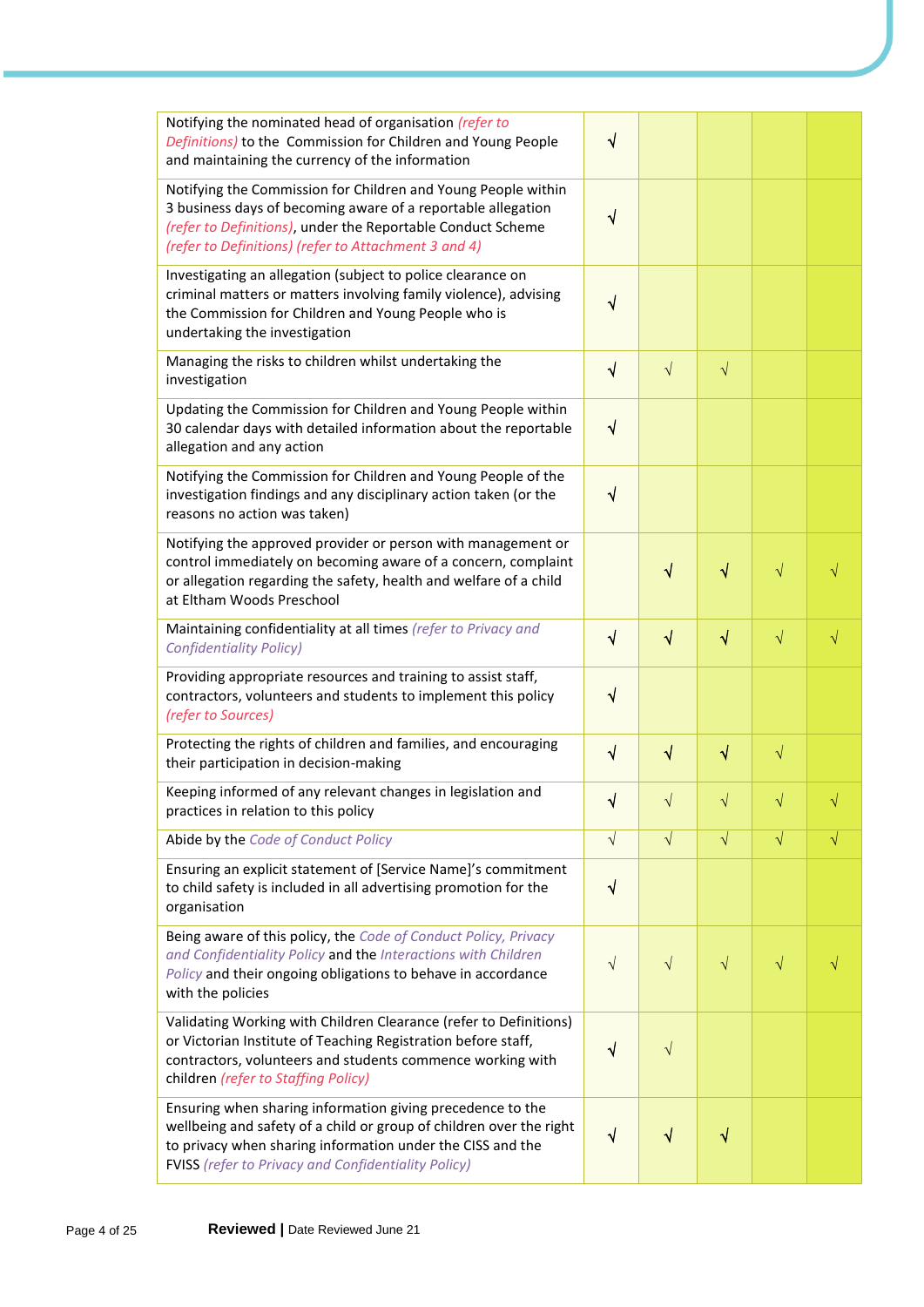| Seeking and taking into account the views of the child and the<br>child's relevant family members, if it is appropriate, safe and<br>reasonable to do so when sharing information under the CISS<br>and the FVISS (refer to Definitions)                                              | $\mathcal{N}$ | $\sqrt{ }$    | V          |           |  |
|---------------------------------------------------------------------------------------------------------------------------------------------------------------------------------------------------------------------------------------------------------------------------------------|---------------|---------------|------------|-----------|--|
| Being respectful of and have regard to a child's social, individual<br>and cultural identity, the child's strengths and abilities and any<br>vulnerability relevant to the child's safety or wellbeing when<br>sharing information under the CISS and FVISS (refer to<br>Definitions) | $\mathcal{N}$ | $\sqrt{ }$    | V          |           |  |
| Promoting a child's cultural safety and recognising the cultural<br>rights and familial and community connections of children who<br>are Aboriginal, Torres Strait Islander or both when sharing<br>information under the CISS and FVISS (refer to Definitions)                       | $\sqrt{ }$    | $\mathcal{N}$ | V          |           |  |
| Educating and empowering children to talk about events and<br>situations that make them feel uncomfortable                                                                                                                                                                            | $\mathcal{N}$ | $\sqrt{ }$    | $\sqrt{ }$ | V         |  |
| Reviewing this policy in consultation with stakeholders                                                                                                                                                                                                                               | √             | $\sqrt{ }$    | $\sqrt{}$  | $\sqrt{}$ |  |
| BOLD tick $\sqrt{}$ indicates legislation requirement                                                                                                                                                                                                                                 |               |               |            |           |  |

#### **PROCEDURES**

Refer to *Attachment 3* for the following procedures:

- Making a report/referral to specialised services
- Managing a disclosure
- Responding to incidents, disclosure and suspicions of child abuse
- Documentation for responding to incidents, disclosure and suspicions of child abuse
- Reportable Conduct Scheme

Refer to *Attachment 4* for the following procedure:

• Documentation for responding to incidents, disclosure and suspicions of child abuse

## **BACKGROUND AND LEGISLATION**

# **3. BACKGROUND**

A key requirement of the *Education and Care Service National Law Act 210* is to ensure every reasonable precaution is taken to protect children being educated and cared for by the service from harm and from any hazard likely to cause injury *(National Law: Section 167).* The approved provider must also ensure that each Nominated Supervisor and each person in day-to-day charge of the service has successfully completed the child protection training required by the Department of Education and Training *(National Law: Section 162A).*

Under the *Education and Care Services National Regulations 2011*, the approved provider of an education and care service must ensure that the nominated supervisors and staff members at the service who work with children are advised of:

- the existence and application of the current child protection law
- any obligations that they may have under that law *(Regulation 84).*

Under the *National Quality Standards*, management, educators and staff are required to be aware of their roles and responsibilities to identify and respond to every child at risk of abuse or neglect *(element 2.2.3)*. At all times, reasonable precautions and adequate supervision must be provided to ensure children are protected from harm and hazard *(element 2.2.1)*.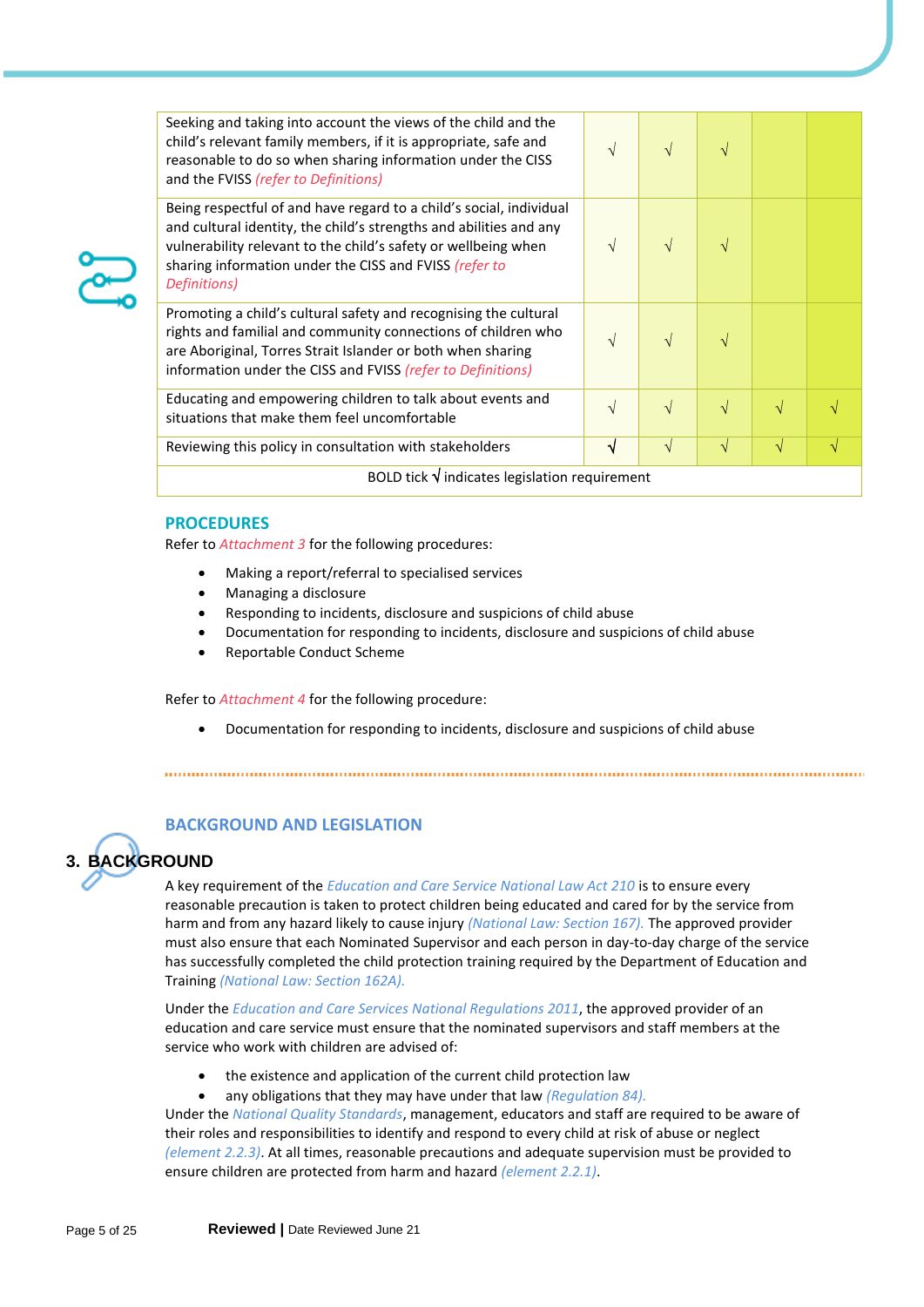Approved providers operating under the *Children's Services Act 1996* must ensure that every reasonable precaution is taken to protect children being cared for or educated by the service from harm and from any hazard likely to cause injury *(section 107).*

The approved provider, persons with management control, nominated supervisor, persons in day-today charge, educators, staff, contractors, students and volunteers of early childhood services have legal and duty of care obligations to protect children under their supervision and care.

Duty of care obligations *(refer to Definitions)* require the approved provider, person with management or control, nominated supervisor, persons in day-to-day charge, and staff to take reasonable steps to protect children from injury that is reasonably foreseeable.

In addition, organisations have an organisational duty of care *(refer to Definitions)* to take reasonable precautions to prevent the abuse of a child by an individual associated with the organisation while the child is under its care, supervision or authority. The Victorian Reportable Conduct Scheme *(refer to Definitions)* seeks to improve organisations' responses to allegations of child abuse and neglect by their workers and volunteers. The scheme is established by the *Child Wellbeing and Safety Act 2005 (the Act)* and relates to individuals associated with an organisation, including but not limited to committee members, employees, volunteers and contractors.

*The Children, Youth and Families Act 2005* provides the legislative basis for the provision of services to vulnerable children, young people and their families, and places children's best interests at the heart of decision-making and service delivery.

In line with the Victorian Government's Roadmap for Reform, Education State reforms and broader child safety initiatives, *Part 6A* of the *Child Wellbeing and Safety Act 2005* was proclaimed in September 2018. The Act established the Child Information Sharing (CIS) Scheme, which enables sharing of confidential information between prescribed information sharing entities *(refer to Definitions)* in a timely and effective manner in order to promote the wellbeing and safety of children. Alongside the CIS Scheme, the *Family Violence Protection Act 2008* includes the Family Violence Information Sharing (FVIS) Scheme and the Family Violence Multi-Agency Risk Assessment and Management Framework, which enables information to be shared between prescribed entities to assess and manage family violence risk to children and adults. It will allow professionals working with children to gain a complete view of the children they work with, making it easier to identify wellbeing or safety needs earlier, and to act on them sooner.

Any person who forms a reasonable belief *(refer to Definitions),* that a child is in need of protection may report their concerns to the Child Protection *(refer to Definitions).*

Early childhood teachers are required to be registered with the Victorian Institute of Teaching and are mandatory reporters *(refer to Definitions).* In addition, all educators with post-secondary qualifications in the care, education or minding of children and employed or engaged in an education and care service or a children's service and all proprietors, nominees of a children's service, approved providers, and nominated supervisors of an education and care service are mandatory reporters.

All mandatory reporters must make a report to Victoria Police and/or Child Protection *(refer to Definitions)* as soon as practicable if, during the course of their roles and responsibilities they form a reasonable belief that:

- A child is likely to suffer, or has suffered, significant harm as a result of physical abuse and/or sexual abuse, and
- The child's parents have not protected, or are unlikely protect, the child from harm of that type.

Victorian organisations that provide services to children are required under the *Child Wellbeing and Safety Act 2005* to ensure that they implement compulsory minimum Child Safe Standards to protect children from harm. The standards aim to drive continuous improvement in the way services prevent and report child abuse and respond to allegations of child abuse. Standard 2 requires services to have a child safe policy or statement of commitment to child safety.

Three criminal offences in the *Crimes Amendment (Protection of Children) Act 2014* protect children from child abuse: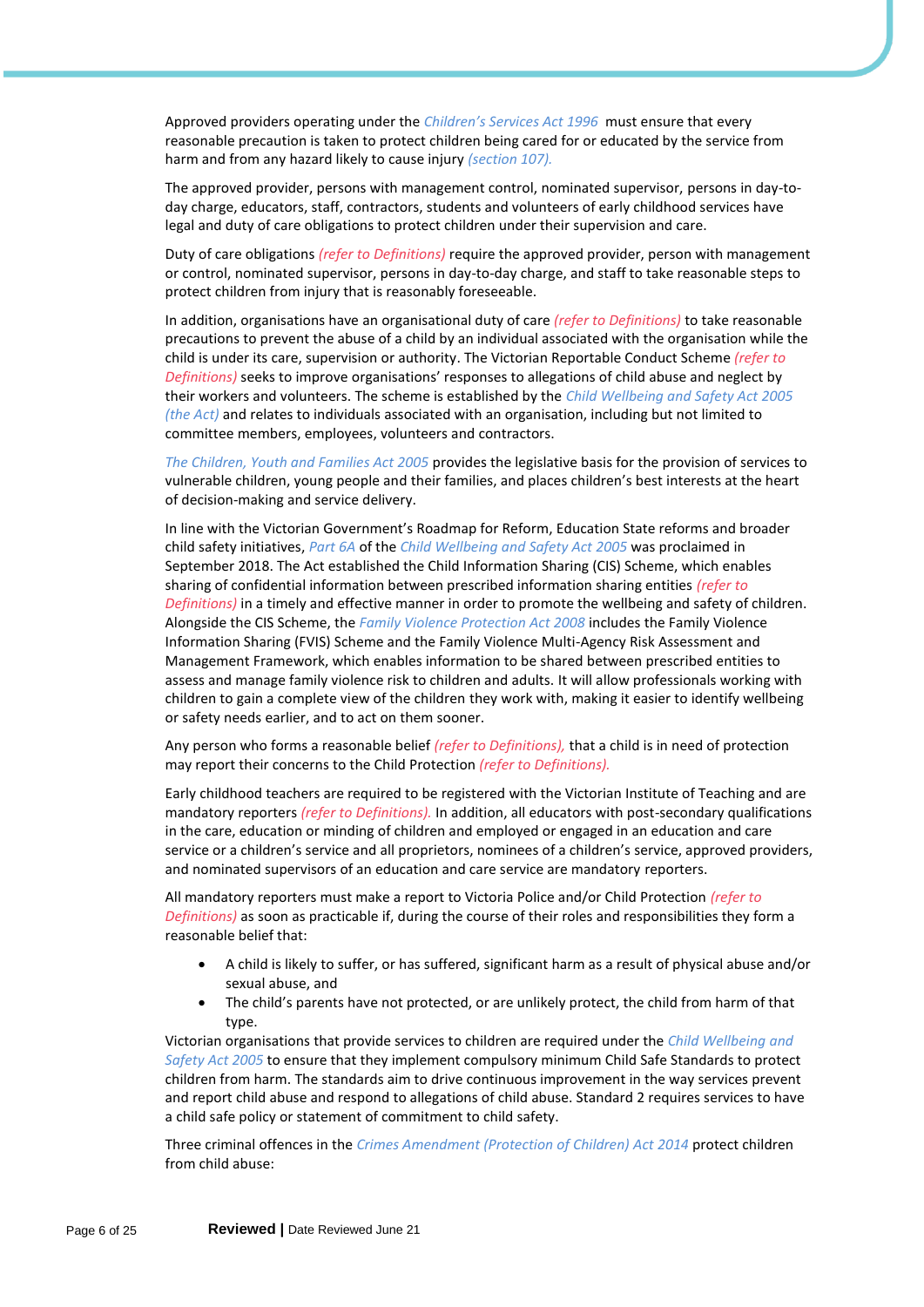- Failure to disclose: All adults (not just those working with children) have a legal duty to report information about child sexual abuse to Victoria Police. The offence applies to any adult who forms a reasonable belief that a sexual offence has been committed by an adult against a child under 16 and fails to report that information to the Victoria Police.
- Failure to protect: The offence applies to people within organisations who hold positions of authority within an education and care service, such as the approved provider, person with management or control, the nominated supervisor or the person in day to day charge and who know of the substantial risk that another adult associated with the organisation may commit a sex offence and they have the power or responsibility to remove or reduce the risk but negligently fail to do so.
- Grooming offence: The offence targets predatory conduct by an adult with the intent of committing child sexual abuse. Conduct may include communication, including online communication, with a child under the age of 16 or their parents.

## **4. LEGISLATION AND STANDARDS**

Relevant legislation and standards include but are not limited to:

- Children, Youth and Families Act 2005 (Vic)
- Child Wellbeing and Safety Act 2005 (Vic)
- Child Wellbeing and Safety (Information Sharing) Amendment Regulations 2020
- Charter of Human Rights and Responsibilities Act 2006 (Vic)
- Child Safe Standards (Vic)
- Crimes Amendment (Protection of Children) Act 2014 (Vic)
- Education and Care Services National Law Act 2010 (Vic): including but not limited to Sections 165, 166, 167
- Education and Care Services National Regulations 2011 (Vic): including but not limited to Regulations 84, 85, 86, 99, 100, 101, 102, 168(2) (h), 145, 146, 149, 150
- Education Training and Reform Act 2006 (Vic) (As amended in 2014)
- Family Law Act 1975 (Cth)
- Family Violence Protection Amendment (Information Sharing) Act 2017
- National Quality Standard, including Quality Area 2: Children's Health and Safety
- Reportable Conduct Scheme administered by the Commission for Children and Young People (Vic)
- Worker Screening Act 2020
- Worker Screen Regulations 2021 (Vic)
- Wrongs Act 1958 (Vic)

#### The most current amendments to listed legislation can be found at:

- Victorian Legislation Victorian Law Today[: www.legislation.vic.gov.au](https://www.legislation.vic.gov.au/)
- Commonwealth Legislation Federal Register of Legislation[: www.legislation.gov.au](https://www.legislation.gov.au/)

#### **DEFINITIONS**

The terms defined in this section relate specifically to this policy. For regularly used terms e.g. Approved provider, Nominated supervisor, Notifiable complaints, Serious incidents, Duty of care, etc. refer to the Definitions file of the PolicyWorks catalogue.

**Abuse**: see Child abuse definition below.

**Child abuse**: (In the context of this policy) refers to an act or omission by an adult that endangers or impairs a child's physical and/or emotional health or development. Child abuse can be a single incident but often takes place over time. Abuse, neglect and maltreatment (refer to Definitions) are generic terms used to describe situations in which a child may need protection. Child abuse includes any and all of the following: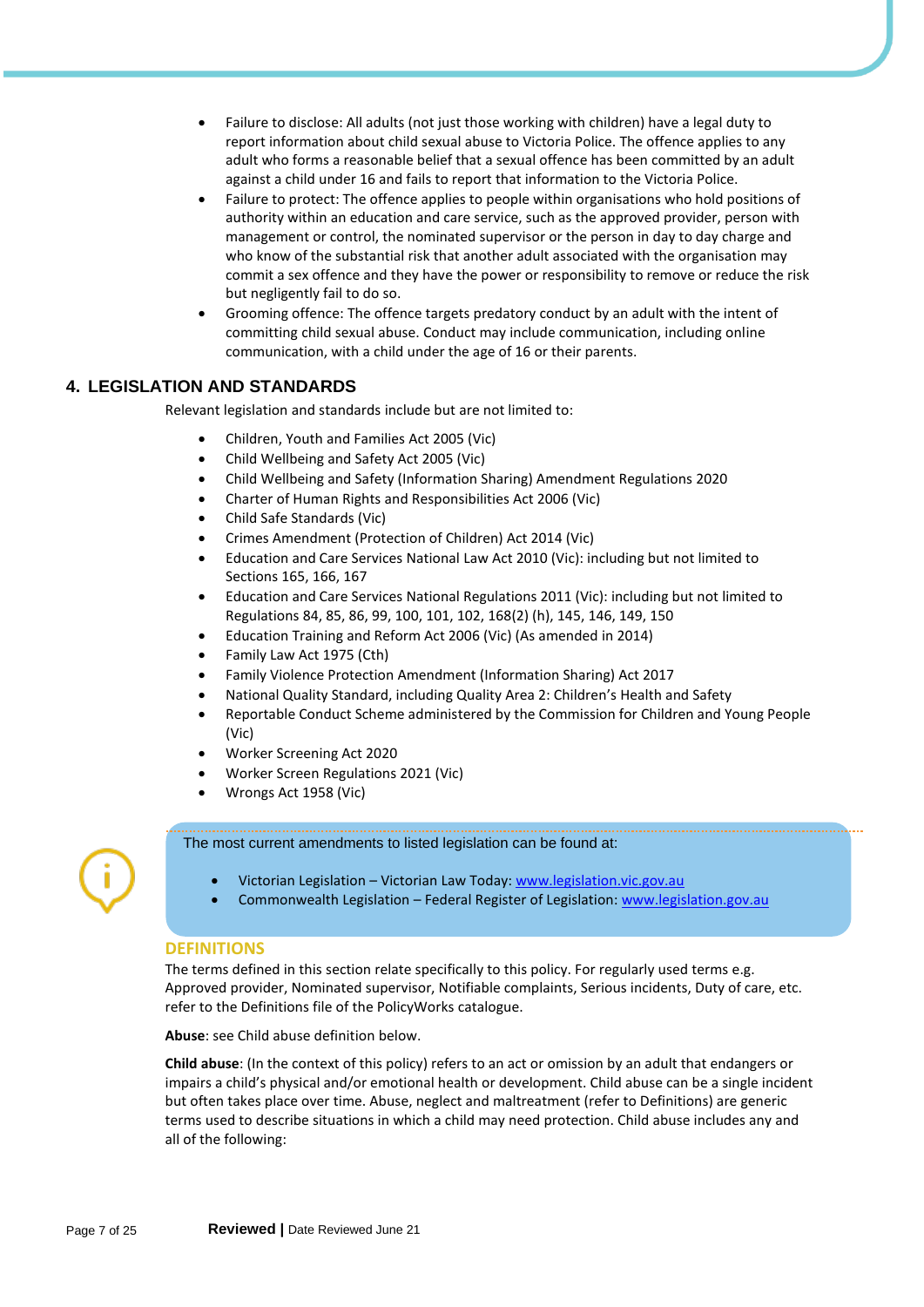**Physical abuse:** When a child suffers or is likely to suffer significant harm from an injury inflicted by a parent/guardian, caregiver or other adult. The injury may be inflicted intentionally, or be the consequence of physical punishment or the physically aggressive treatment of a child. Physical injury and significant harm to a child can also result from neglect by a parent/guardian, caregiver or other adult. The injury may take the form of bruises, cuts, burns or fractures, poisoning, internal injuries, shaking injuries or strangulation.

**Sexual abuse:** When a person uses power or authority over a child, or inducements such as money or special attention, to involve the child in sexual activity. It includes a wide range of sexual behaviour from inappropriate touching/fondling of a child or exposing a child to pornography, to having sex with a child and grooming with the intent of committing child sexual abuse.

**Emotional and psychological abuse:** When a child's parent or caregiver repeatedly rejects the child or uses threats to frighten the child. This may involve name calling, put downs or continual coldness from the parent or caregiver, to the extent that it significantly damages the child's physical, social, intellectual or emotional development.

**Neglect:** The failure to provide a child with the basic necessities of life, such as food, clothing, shelter, medical attention or supervision, to the extent that the child's health and development is, or is likely to be, significantly harmed.

**Family violence:** When children and young people witness or experience the chronic, repeated domination, coercion, intimidation and victimisation of one person by another through physical, sexual and/or emotional means within intimate relationships. Contrary to popular belief, witnessing episodes of violence between people they love can affect young children as much as if they were the victims of the violence. Children who witness regular acts of violence have greater emotional and behavioural problems than other children.

**Racial, cultural, religious abuse:** Conduct that demonstrates contempt, ridicule, hatred or negativity towards a child because of their race, culture or religion. It may be overt, such as direct racial vilification or discrimination, or covert, such as demonstrating a lack of cultural respect (attitude and values) and awareness (knowledge and understanding) or failing to provide positive images about another culture.

**Bullying:** Repeated verbal, physical, social or psychological behaviour that is harmful and involves the misuse of power by an individual or group towards one or more persons. Bullying occurs when one or more people deliberately and repeatedly upset or hurt another person, damage their property, reputation or social acceptance.

**Child FIRST:** A Victorian community-based intake and referral service linked with Family Services. Child FIRST ensures that vulnerable children, young people and their families are effectively linked to relevant services, including Child Protection.

**Child Information Sharing Scheme (CISS):** enables Information Sharing Entities (ISE) *(refer to Definitions)* to share confidential information about any person to promote the wellbeing and/or safety of a child or group of children. The CISS works in conjunction with existing information sharing legislative provisions. All Victorian children from birth to 18 years of age are covered. Unborn children are only captured when there has been a report to Child First or Child Protection. Consent is not required from any person when sharing under CISS. The CISS does not affect reporting obligations created under other legislation, such as mandatory reporting obligations under the *Children, Youth and Families Act 2005*.

**Child Safe Standards:** Promotes the safety of children, prevent child abuse, and ensure organisations have effective processes in place to respond to and report all allegations of child abuse.

**Child sex offender:** Someone who sexually abuses children, and who may or may not have prior convictions.

**Child protection:** The term used to describe the whole-of-community approach to the prevention of harm to children. It includes strategic action for early intervention, for the protection of those considered most vulnerable and for responses to all forms of abuse.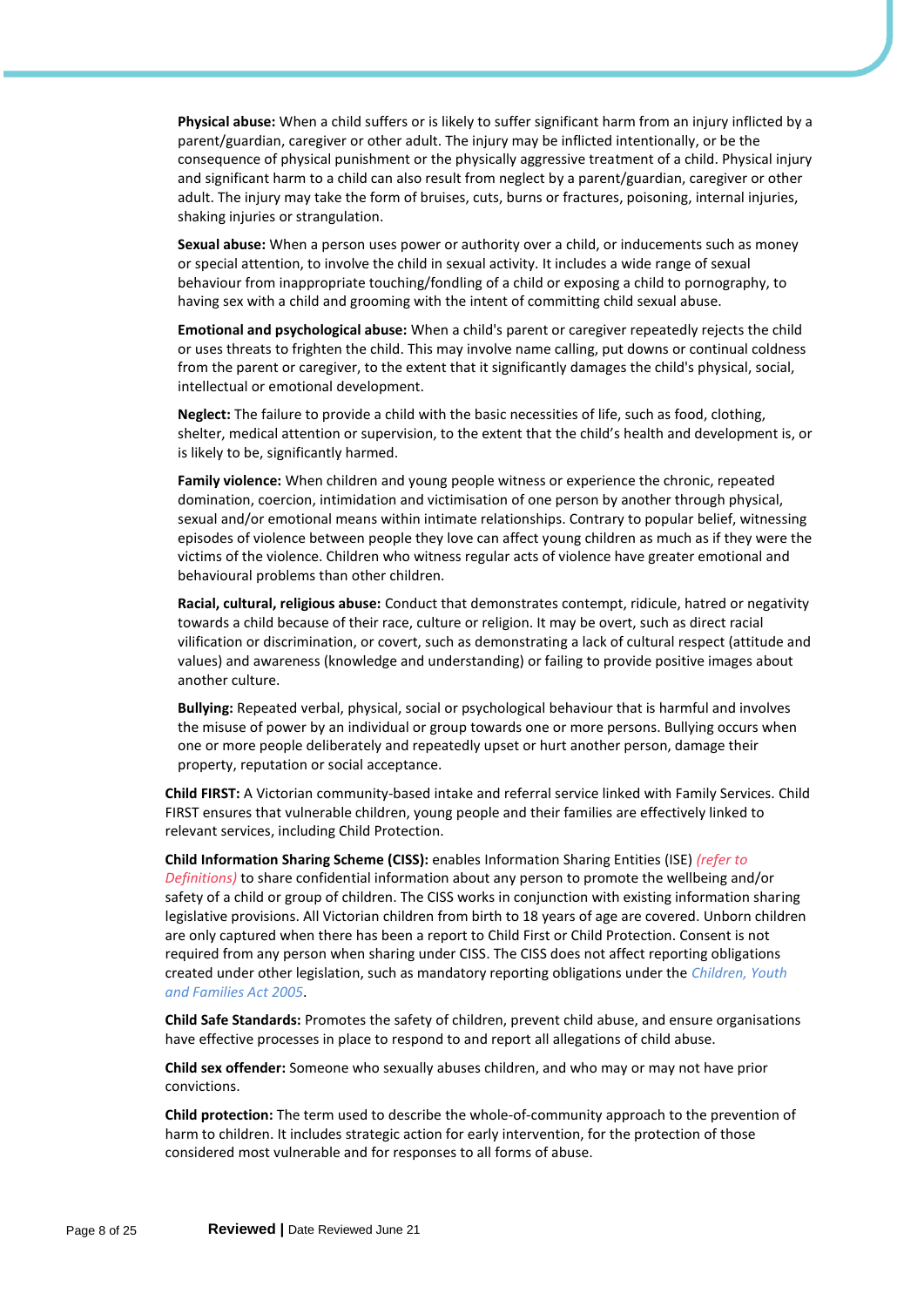**Child protection notification**: A notification to the Child Protection Service by a person who believes that a child is in need of protection.

**Child Protection Service (also referred to as Child Protection):** The statutory child protection service provided by the Victorian Department of Health and Human Services, to protect children and young people at risk of abuse and neglect. This service also works closely with Family Services (including Child FIRST) to support the assessment and engagement of vulnerable children and families in communitybased services. Code of conduct: A set of rules or practices that establish a standard of behaviour to be followed by individuals and organisations. A code of conduct defines how individuals should behave towards each other and towards other organisations and individuals in the community (refer to Code of Conduct Policy).

**Contractor:** A person or company that undertakes a contract to provide materials or labour to perform a service or do a job. Examples include photographer, tradesperson, people contracted to provide an incursion.

**Disclosure:** (In the context of this policy) refers to a statement that a child or young person makes to another person that describes or reveals abuse.

**Family Violence Information Sharing Scheme (FVISS):** enables the sharing of relevant information between authorised organisations to assess or manage risk of family violence.

**Head of organisation:** The heads of organisations under the Reportable Conduct Scheme are required to have systems in place to prevent reportable conduct within their organisation, and systems to enable staff to make reportable allegations. The head of organisation has the powers of the employer. A CEO or Principle Officer is a head of organisation. For stand-alone kindergartens, the head of organisation will usually be the president or another office bearer who consents to the nomination.

**Information Sharing Entities (ISE):** are authorised to share and request relevant information under the Child Information Sharing Scheme and the Family Violence Information Sharing Scheme (the Schemes) and required to respond to requests from other ISE's. All ISE's are mandated to respond to all requests for information.

**Maltreatment:** (In the context of this policy) refers to physical and/or emotional mistreatment, and/or lack of care of the child. Examples include sexual abuse, the witnessing of family violence and any nonaccidental injury to a child.

**Mandatory reporting:** The legal obligation of certain professionals and community members to report when they believe, on reasonable grounds, that a child is in need of protection from harm.

A broad range of professional groups are identified in the Children, Youth and Families Act 2005 as 'mandatory reporters', including:

- all educators with post-secondary qualifications in the care, education or minding of children and employed or engaged in an education and care service or a children's service
- all proprietors, nominees of a children's service, approved providers, and nominated supervisors of an education and care service.
- educators registered with the Victorian Institute of Teaching (VIT).

Mandated staff members must make a report to Victoria Police and/or Child Protection as soon as is practicable if, during the course of acting out their professional roles and responsibilities, they form a belief on reasonable grounds (refer to Definitions) that:

- a child has suffered, or is likely to suffer, significant harm as a result of physical and/or sexual abuse (refer to Definitions) and
- the child's parents/guardians have not protected, or are unlikely to protect, the child from harm of that type.

Mandatory reporters must also follow processes for responding to incidents, disclosures or suspicions of child abuse to fulfil all their legal obligations (refer to Attachment 4: Processes for responding to and reporting suspected child abuse).

**Neglect**: see Child abuse definition above.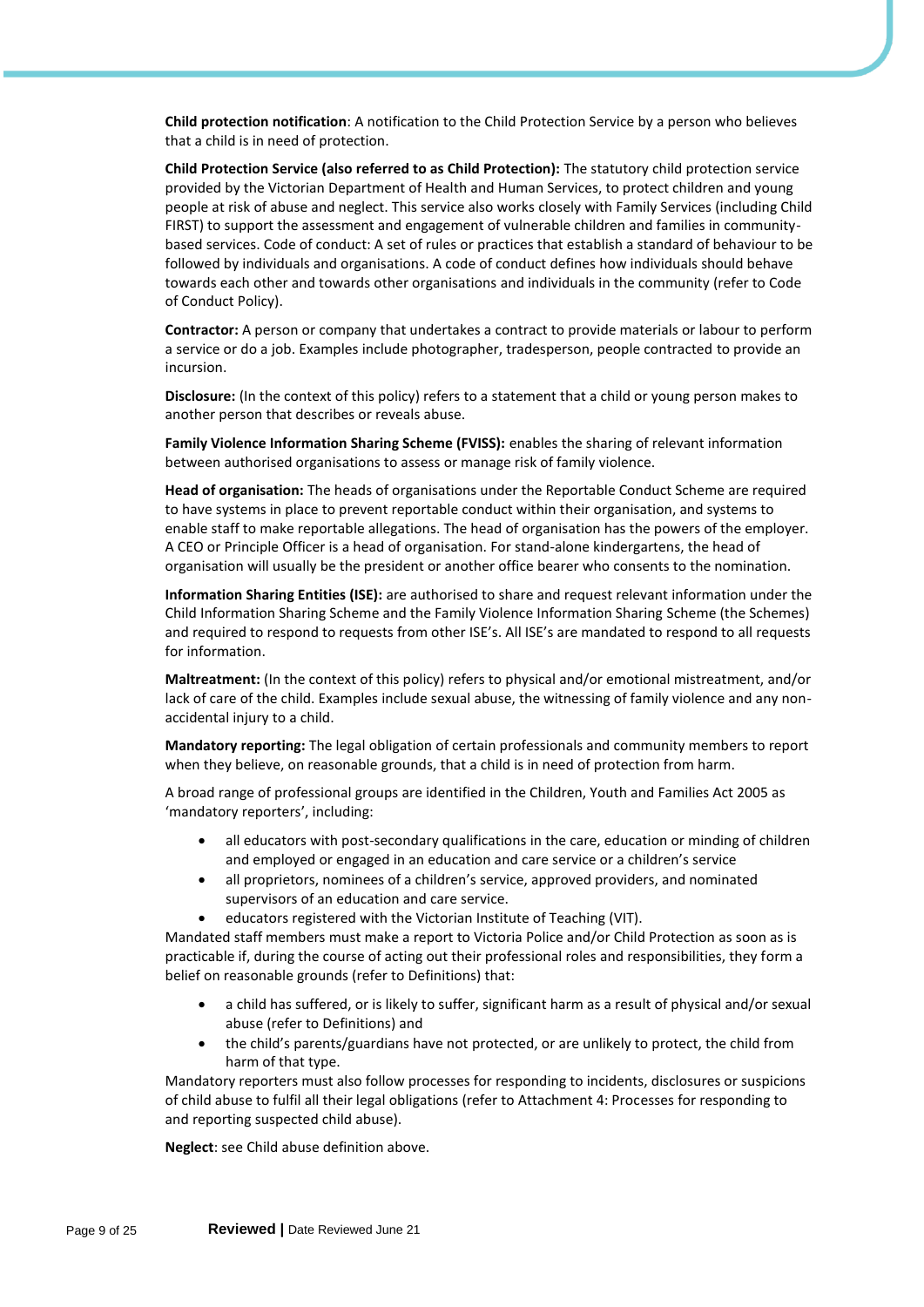**Negligence**: Doing, or failing to do something that a reasonable person would, or would not do in a certain situation, and which causes another person damage, injury or loss as a result

**Organisational duty of care:** The statutory duty organisations have to take reasonable precautions to prevent sexual and/or physical abuse of a child.

**Offender:** A person who mistreats and/or harms a child or young person.

**Perpetrator:** A person who mistreats and/or harms a child or young person.

**Reasonable belief/reasonable grounds:** A person may form a belief on reasonable grounds that a child or young person is in need of protection after becoming aware that the child or young person's safety, health or wellbeing is at risk and the child's parents/guardians are unwilling or unable to protect them. There may be reasonable grounds for forming such a belief if:

- a child or young person states that they have been physically or sexually abused
- a child or young person states that they know someone who has been physically or sexually abused (sometimes the child may be referring to themselves)
- someone who knows the child or young person states that the child or young person has been physically or sexually abused
- a child shows signs of being physically or sexually abused
- the person is aware of persistent family violence or parental substance misuse, psychiatric illness or intellectual disability or other factors that are impacting on the child or young person's safety, stability or development
- the person observes signs or indicators of abuse, including non-accidental or unexplained injury, persistent neglect, poor care or lack of appropriate supervision
- a child's/young person's actions or behaviour may place them at risk of significant harm and the parents/guardians are unwilling or unable to protect the child.

**Reportable allegation:** any allegation that an employee, volunteer or student has committed child abuse *(refer to Definitions)*

**Reportable Conduct Scheme**: aims to improve oversight of how organisations respond to allegations of child abuse and child-related misconduct by their workers and volunteers. There are five types of 'reportable conduct':

- sexual offences committed against, with or in the presence of a child
- sexual misconduct committed against, with or in the presence of a child
- physical violence against, with or in the presence of a child
- any behaviour that causes significant emotional or psychological harm to a child
- significant neglect of a child.

**Working with Children (WWC) Check:** is a legal requirement under the Worker Screening Act 2020 for those undertaking paid or voluntary child-related work in Victoria.

**Working with Children Clearance**: A WWC Clearance is granted to a person under working with children legislation if:

- they have been assessed as suitable to work with children
- there has been no information that, if the person worked with children, they would pose a risk to those children
- they are not prohibited from attempting to obtain, undertake or remain in child-related employment.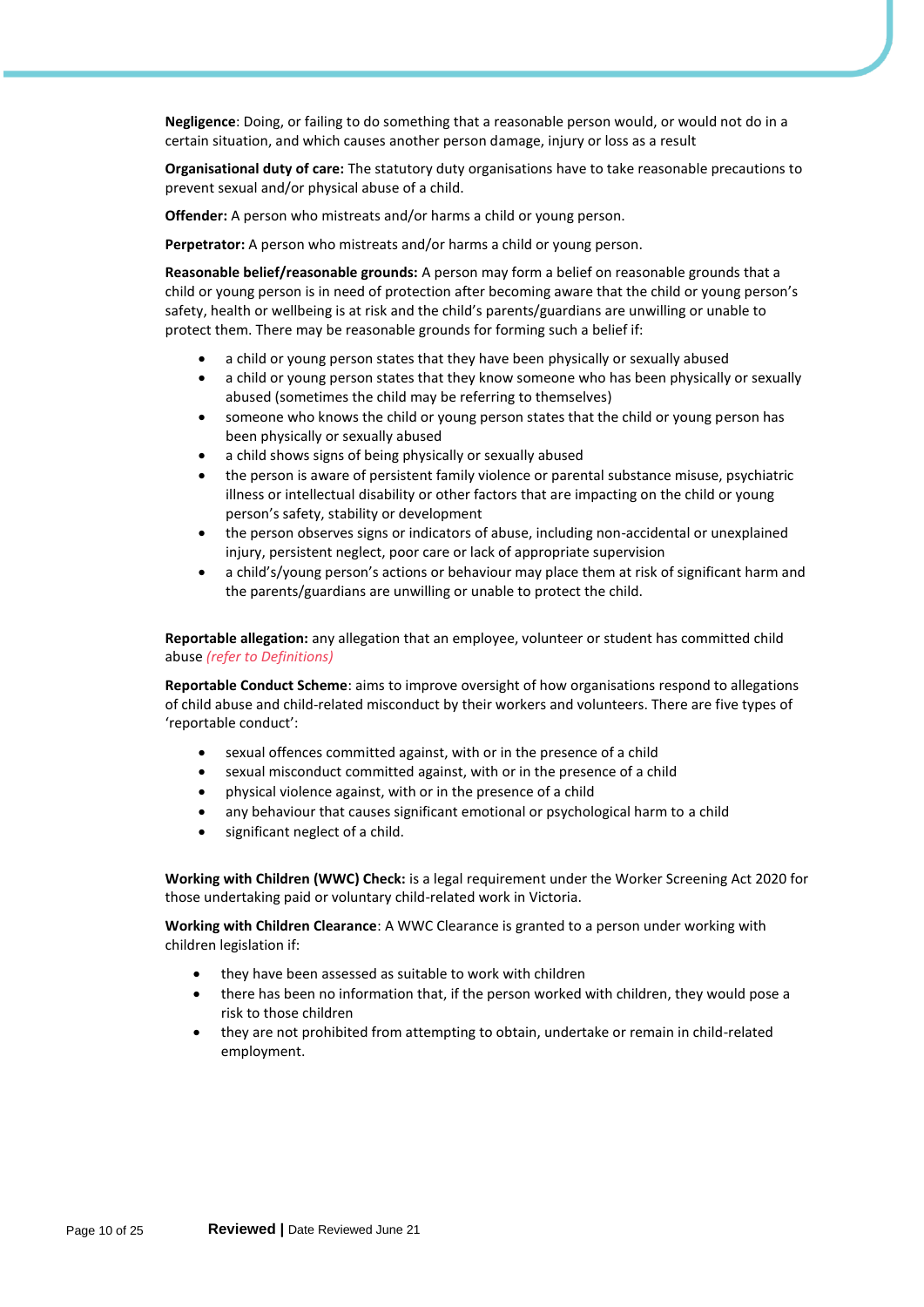

## **SOURCES AND RELATED POLICIES**

- Australian Human Rights Commission[: www.humanrights.gov.au](http://www.humanrights.gov.au/)
- Betrayal of Trust Implementation[: www.justice.vic.gov.au](http://www.justice.vic.gov.au/)
- Charter of Human Rights and Responsibilities Act 2006 (Vic): [www.legislation.vic.gov.au](http://www.legislation.vic.gov.au/)
- Child Information Sharing Scheme Ministerial Guidelines: [www.vic.gov.au/guides-templates](http://www.vic.gov.au/guides-templates-tools-for-information-sharing)[tools-for-information-sharing](http://www.vic.gov.au/guides-templates-tools-for-information-sharing)
- Commission for Children and Young People (CCYP): [https://ccyp.vic.gov.au](https://ccyp.vic.gov.au/)
- Department of Education and Training Mandatory Reporting eLearning Module: [https://educationvic.elmotalent.com.au](https://educationvic.elmotalent.com.au/)
- Ministerial Guidelines for the Family Violence Information Sharing Scheme: [www.vic.gov.au/family-violence-information-sharing-scheme](http://www.vic.gov.au/family-violence-information-sharing-scheme)
- National Children's Commissioner: [https://humanrights.gov.au](https://humanrights.gov.au/our-work/about-national-childrens-commissioner)
- Service Agreement Information Kit for Funded Organisations: <https://fac.dhhs.vic.gov.au/service-agreement-requirements>
- The United Nations Convention on the Rights of the Child: [www.unicef.org](http://www.unicef.org/)
- Victorian Institute of Teaching: [www.vit.vic.edu.au](http://www.vit.vic.edu.au/)
- Working with Children (WWC) Check[: www.workingwithchildren.vic.gov.au](http://www.workingwithchildren.vic.gov.au/)

## **6.**

## **7. RELATED POLICIES**

- Acceptance and Refusal of Authorisations
- Code of Conduct
- Complaints and Grievances
- Delivery and Collection of Children
- Incident, Injury, Trauma and Illness
- Inclusion and Equity
- Interactions with Children
- Participation of Volunteers and Students
- Privacy and Confidentiality
- **Staffing**
- Supervision of Children



#### **EVALUATION**

In order to assess whether the values and purposes of the policy have been achieved, the Approved Provider will:

- regularly seek feedback from everyone affected by the policy regarding its effectiveness, particularly in relation to identifying and responding to child safety concerns
- monitor the implementation, compliance, complaints and incidents in relation to this policy
- keep the policy up to date with current legislation, research, policy and best practice
- revise the policy and procedures as part of the service's policy review cycle, or as required
- notifying all stakeholders affected by this policy at least 14 days before making any significant changes to this policy or its procedures, unless a lesser period is necessary due to risk.



• Attachment 1: Guidelines for incorporation of child safety into recruitment and management of staff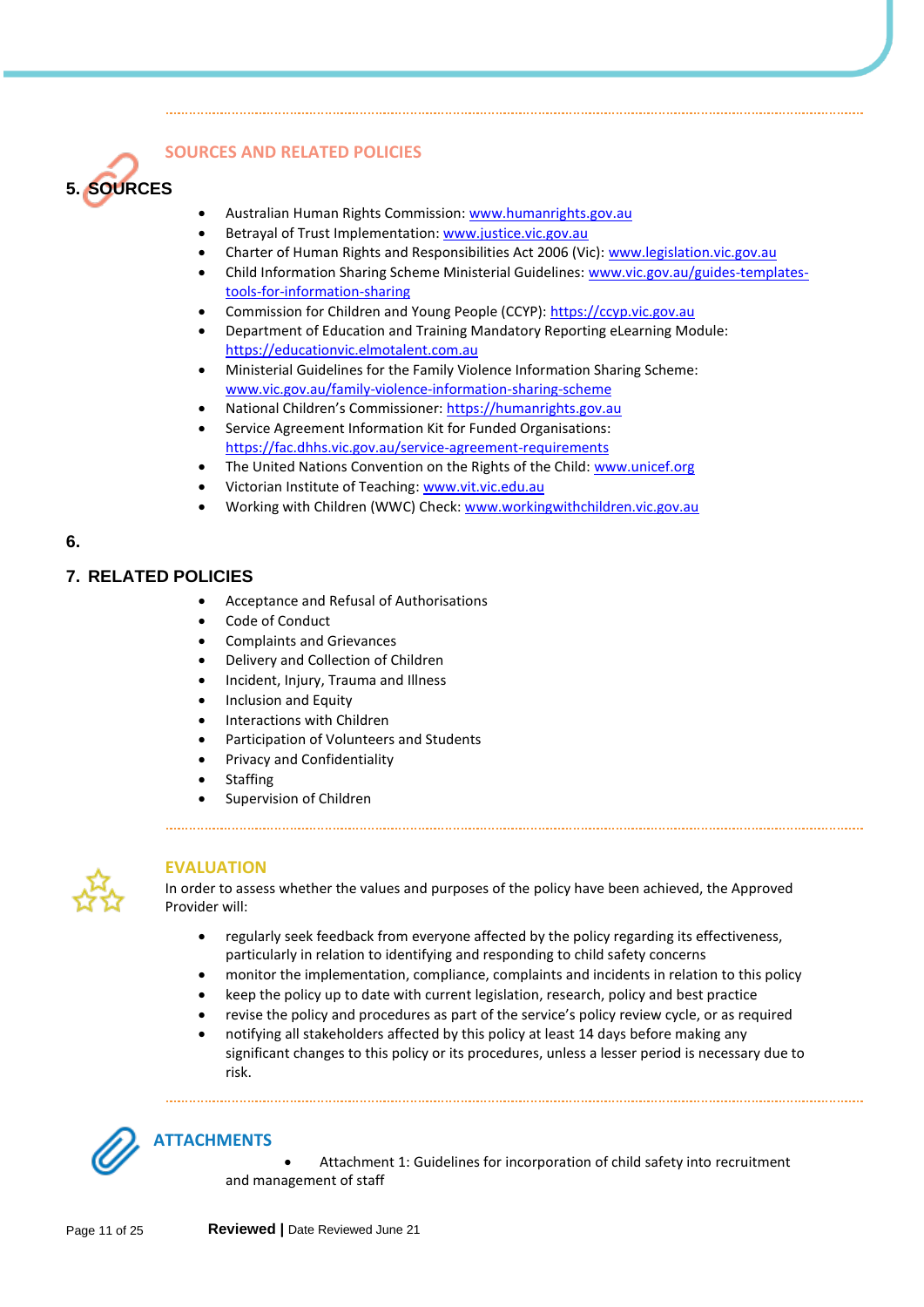- Attachment 2: Guidelines for incorporation of child safety into recruitment of contractors, volunteers and students
- Attachment 3: Processes for responding to incidents, discloser and suspicions of child abuse.

**AUTHORISATION**

This policy was adopted by the approved provider of Eltham Woods Preschool on [Date].

**REVIEW DATE:** [DAY]/[MONTH]/[YEAR]

## **ATTACHMENT 1: GUIDELINES FOR INCORPORATION OF CHILD SAFETY INTO THE RECRUITMENT AND MANAGEMENT OF STAFF**

The following guidelines and processes for the incorporation of child safety into the recruitment and management of staff demonstrate Eltham Woods Preschool's commitment to maximising the safety of children and deterring unsuitable and inappropriate persons from attempting to work at our service.

## Preparation for recruitment

- Include a statement of Eltham Woods Preschool's commitment to maintaining a child safe environment in the job description
- Job description clearly outlines responsibilities and accountability
- Job advertisements clearly state our commitment to child safety
- Include requirement for a current Working with Children Check (WWCC) or Victorian Institute of Teaching registration
- The template letter of offer includes a statement about what is expected of the staff member in terms of commitment and responsibilities for child safety.

## Selection process

- At least three people are on the interview panel including, where possible, a gender mix and a person external to the service or someone with human resource/interviewing experience
- Questions are behaviour-based and ask the interviewee to provide examples of their past behaviour in specific situations relevant to the job being applied for
- Questions regarding relationships with children are values-based and include a consideration of issues such as professional boundaries, resilience and motivation, teamwork, accountability and ethics
- Questions are based on key selection criteria
- More detail is asked for when answers seem incomplete
- Confirm identity by sighting (and taking a copy of) a driver's licence or a passport
- Verify qualifications and, where relevant, Working with Children Clearance or Victorian Institute of Teaching registration
- Thorough reference checks:
	- o at least two referees are contacted (including the current or most recent employer or direct line manager) in person or via telephone
	- o all referees must have observed the applicant working with children first-hand
	- $\circ$  referees are asked about the candidate's past behaviour including relationships with children, professional boundaries, resilience and motivation, teamwork, accountability and ethics.
- Orientation and induction covers information about values, attitudes, expectations and workplace practices in relation to maintaining a child safe environment
- Information provided to the new staff member on commencing work at the service includes *Child Safe Environment Policy, Code of Conduct Policy, Complaints and Grievances Policy and Staffing Policy*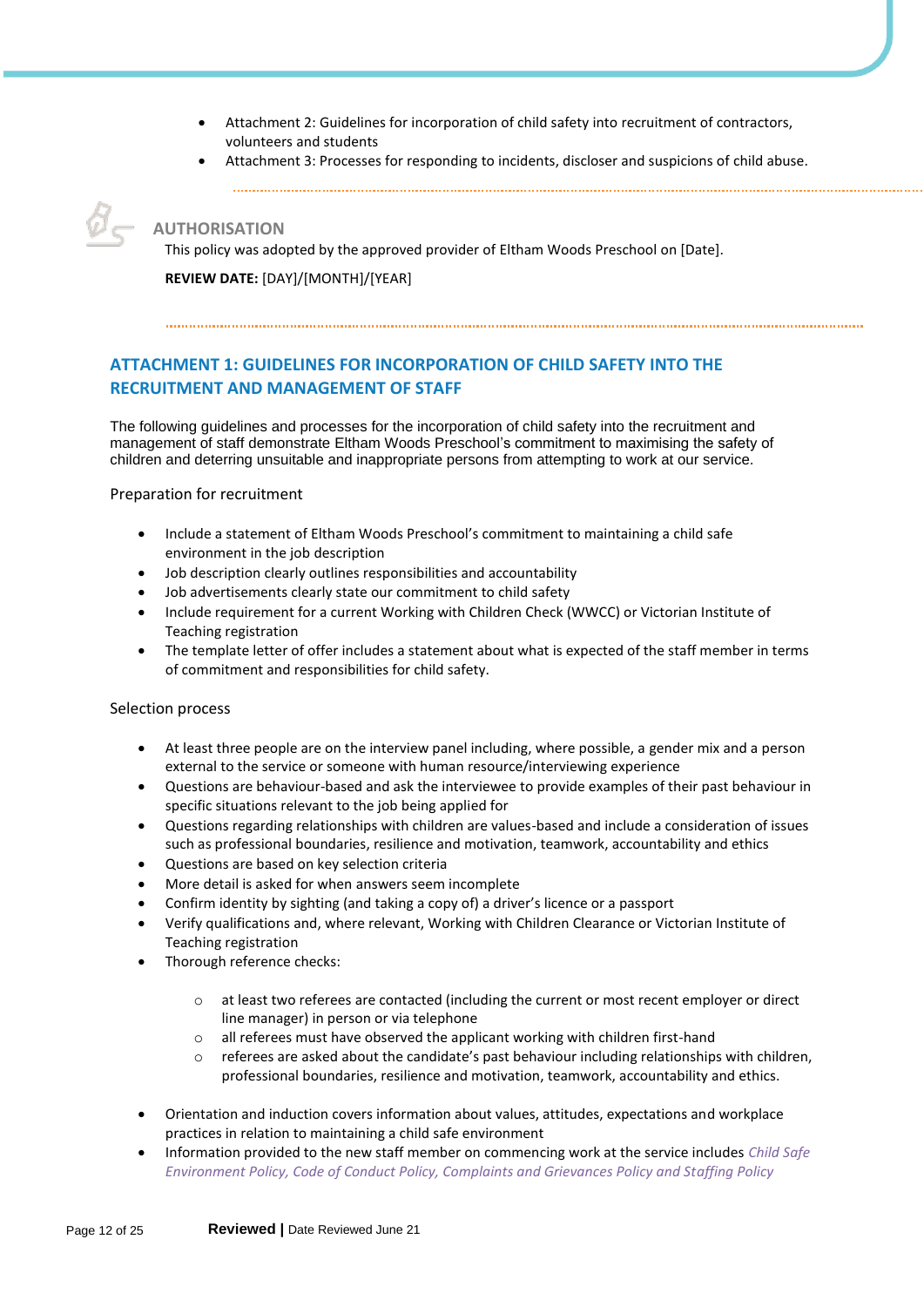- Regular meetings are held between staff members and the approved provider or the person with management or control
- A mentoring or buddy system for staff members is in place
- Training and education with regard to child safety and child protection is provided for all staff
- Resources and support are provided for all staff to ensure a child safe environment.

#### Ongoing Management

- Regular meetings are held between staff and the approved provider or person with management or control and child safety is a regular item on the agenda
- Provide supervision to ensure clear expectations about the role, adequate support as well as on-thejob monitoring of their performance
- Performance reviews consider the staff member's contribution to creating a child safe environment
- Regular training and education with regard to child safety, child protection and inclusive practices is provided for all staff
- Resources and support are provided for all staff to ensure a child safe environment
- Have a process to ensure that the registration of all early childhood teachers with Victorian Institute of Training remains current
- Maintain a register of all staff with a WWCC card and regularly check the status of the WWCC cards of all staff to ensure that no one has been given a Negative Notice or had their card revoked or suspended or that it has expired
- Develop processes to deal with a staff member who is given a Negative Notice including ensuring that they do not do any child-related work.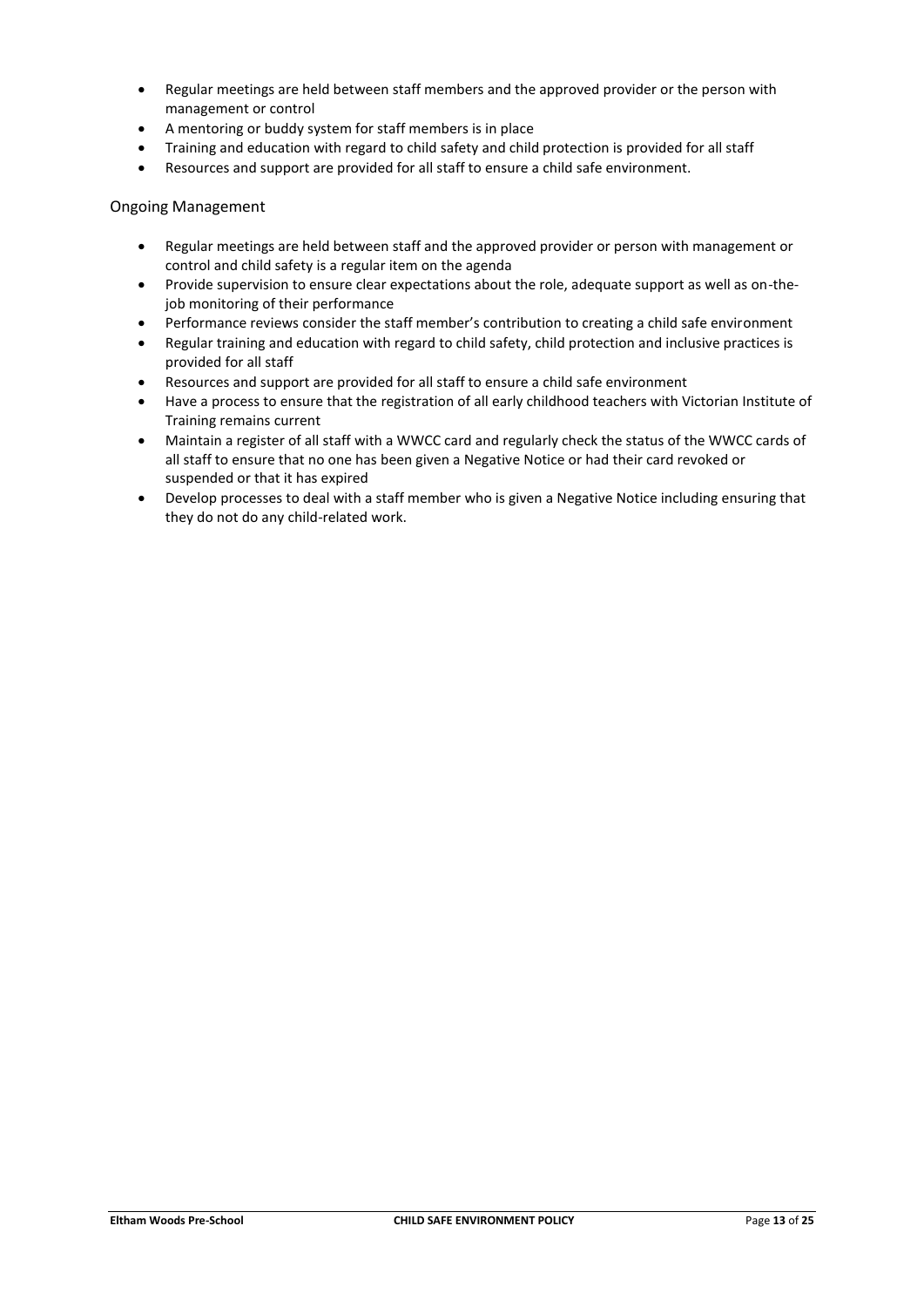## **ATTACHMENT 2: GUIDELINES FOR INCORPORATION OF CHILD SAFETY INTO THE RECRUITMENT AND MANAGEMENT OF CONTRACTORS, VOLUNTEERS AND STUDENTS**

The following guidelines and processes for the recruitment and management of contractors *(refer to Definitions)*, volunteers *(refer to Definitions)* and students demonstrates Eltham Woods Preschool's commitment to maximising the safety of children and deterring unsuitable and inappropriate persons from attempting to work, volunteer or be on student placement at our service.

- Assess the nature of the work or task being undertaken by contractors, volunteers and students to determine whether a position description is required
- Consider whether a screening or recruitment process is relevant to the role and the risks to children
- Ensure a valid Working with Children Check or an exemption applies for people engaged in 'direct contact' in child-related work, including physical contact, face to face contact, oral, written or electronic communication.
- Inform contractors, volunteers and students of policies relevant to their role as part of their orientation to the service
- Provide supervision to ensure clear expectations about the role and responsibilities
- Do not leave contractors, volunteers or students (or visitors) alone with children
- Have conversations about child safety and wellbeing and how the service maintains and responds to issues of safety with contractors, volunteers and students.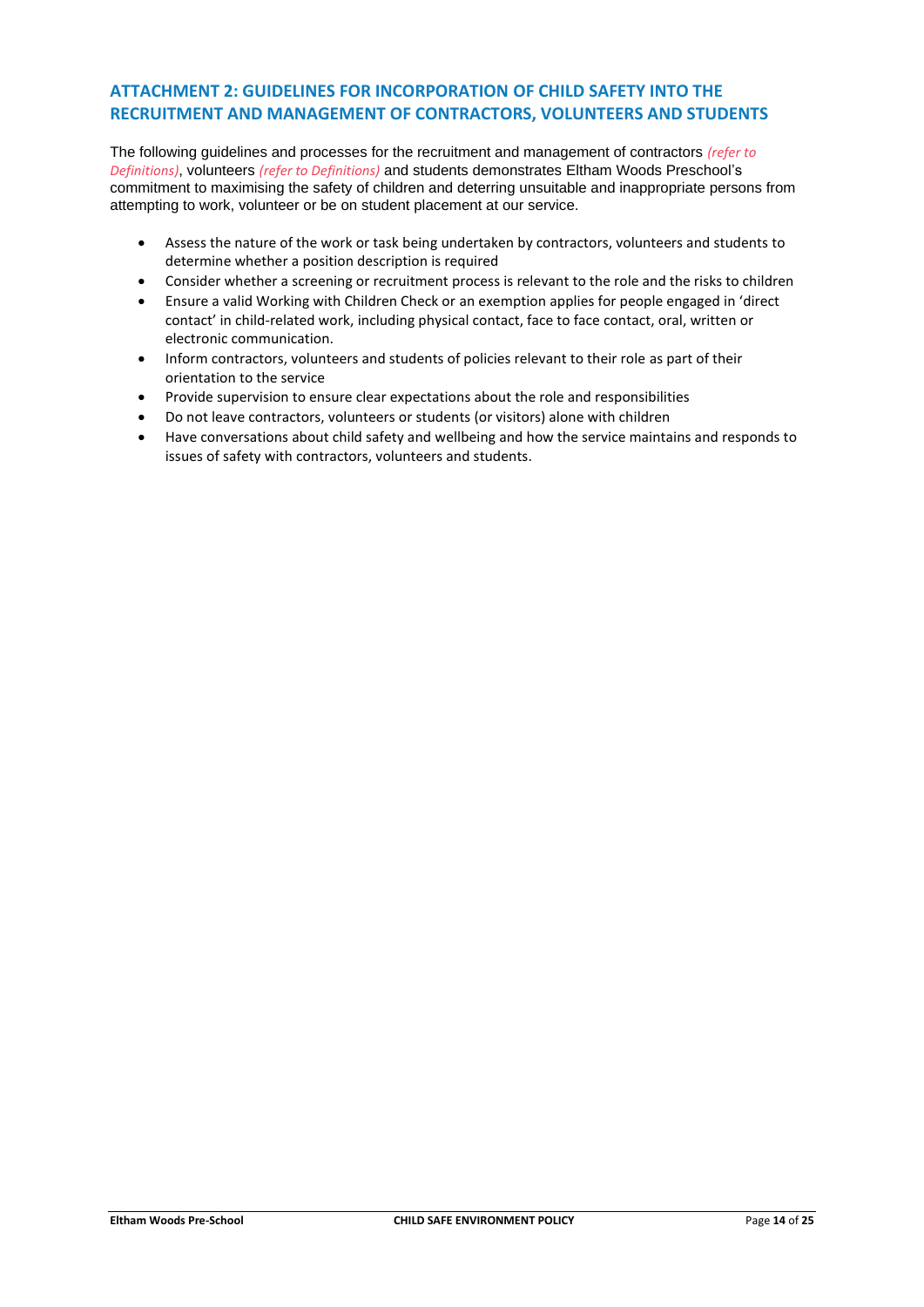## **ATTACHMENT 3: PROCESSES FOR RESPONDING TO INCIDENTS, DISCLOSER AND SUSPICIONS OF CHILD ABUSE**

**Overview**

- The approved provider or staff, including those with mandatory reporting responsibilities *(refer to Definitions)* must act when they form a reasonable belief or have a suspicion that a child has been, or is at risk of being abused. Regardless of the suspected cause, all concerns about the wellbeing of a child (or an unborn child) should be taken seriously and acted upon. This includes concerns about the wellbeing of a child, which does not appear to be the result of abuse
- Staff must seek advice from the approved provider or person with management or control, DHHS Child Protection, Child First and/or Victoria Police if they are uncertain about whether they have sufficient grounds to form a reasonable belief.
- If staff hold a reasonable belief that a child has been or is at risk of being abused, regardless of the advice of the Approved Provider or Person with Management or Control, or any other staff member, they must still make a report to Child Protection and/or Victoria Police.
- The steps outlined in the Department of Education and Training's flowchart: Four critical actions for early childhood services: Responding to Incidents, Disclosures and Suspicions of Child Abuse, provides a summary of the critical actions which are to be followed[: www.education.vic.gov.au](https://www.education.vic.gov.au/Pages/default.aspx)
- Records are kept about all child safety concerns or complaints. These records contain comprehensive descriptions of incidents/ issues of concern and provide evidence for actions taken, including reports made to statutory authorities or professional bodies and follow-up actions to be completed. The records are stored in accordance with the service's *Privacy and Confidentiality Policy.*
- Privacy is maintained, and information is disclosed when it promotes the safety or wellbeing of a child.
- Permission is not required from parents/guardians of a child to make a report where abuse is suspected.

#### **Responding to concerns about the wellbeing of a child**

When to report wellbeing concerns to Child FIRST (Family Information, Referral and Support Team) A referral to Child FIRST or Orange Door *(refer to Definitions)* should be made if the approved provider/staff member has significant concerns for a child's wellbeing and the child is not in immediate need of protection. This may include circumstances when there are:

- significant concern for a child's wellbeing
- parents who lack the skills to support their child's physical, emotional and cognitive development that may be affecting the child's development
- family conflict, including family breakdown
- families under pressure, due to a family member's physical or mental illness, substance misuse, disability or bereavement
- young, isolated and/or unsupported families
- families experiencing significant social or economic disadvantage that may adversely impact on a child's care or development.

#### **When to make a referral to orange door**

Orange Door is a free service for women, children and young people who are experiencing family violence, or families who need assistance with the care and wellbeing of children to access the services they need to be safe and supported. Both services ensure that vulnerable children, young people and their families are linked effectively into relevant services, and this may be the best way to connect children, young people and their families with the services they need.

#### **When to report wellbeing concerns to Victoria police**

In addition to reporting suspected abuse to appropriate authorities, you must contact Victoria Police on 000 if the: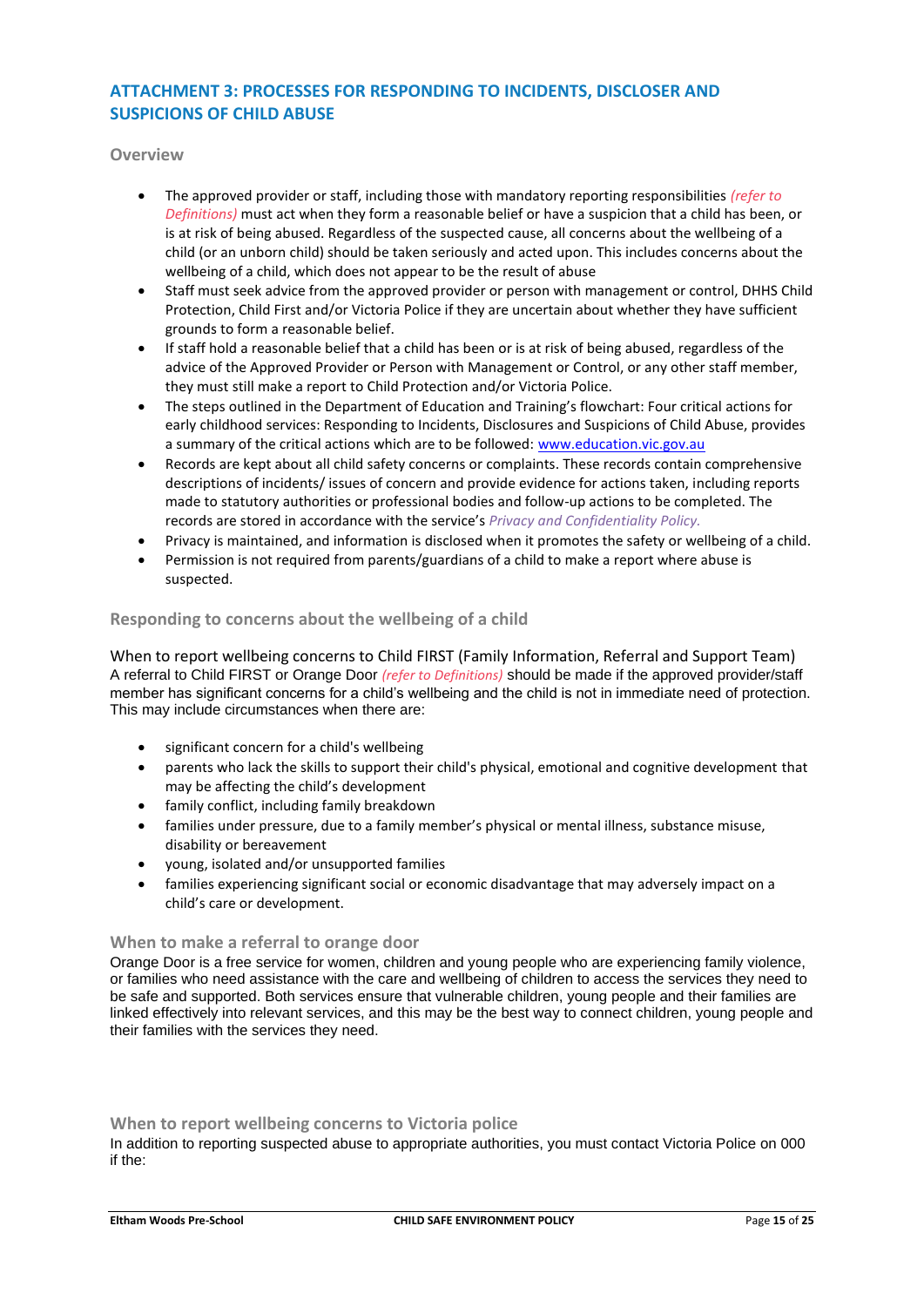- child's immediate safety is compromised
- child is partaking in any risk taking activity that is illegal and extreme in nature or poses a high risk to their safety, or the safety of somebody else.

#### **When to report wellbeing concerns to DHHS child protection**

In addition to reporting suspected abuse to appropriate authorities, you should contact DHHS Child Protection if you have significant protective concerns for the wellbeing of a child, but the parents are unable or unwilling to address or resolve these concerns.

This includes all concerns that:

- have a serious impact on a child's safety, stability or development (including abandonment, death or incapacity, extreme risk-taking behaviour, or harm to an unborn child)
- are persistent and entrenched and likely to have a serious impact on a child's safety, stability or development
- relate to a parent/s who cannot or will not protect the child from significant harm
- include a belief that the family is likely to be uncooperative in seeking assistance.

#### **Managing a disclosure**

It is very important to validate a child's disclosure, by listening to the child, taking them seriously and responding and acting on the disclosure by implementing the Eltham Woods Preschool's reporting procedures.

Strategies include:

- let the child talk about their concerns in their own time and in their own words
- give them your full attention, the time and a quiet space in which to do this and be a supportive and reassuring listener
- remain calm and use a neutral non-judgmental tone
- comfort the child if they are distressed
- record the child's disclosure using the child's words.
- tell the child that telling you is the right thing to do and that what has happened is not their fault
- let them know that you will act on this information and that you will need to let other people know so that they can help the child
- it is the role of DHHS Child Protection and Victoria Police to investigate. DO NOT taking any steps to investigate. Avoid asking investigative or invasive questions which may cause the child to withdraw and may interfere with an investigation. Avoid going over information repeatedly.

#### **Responding to incidents, discloser and suspicions of child abuse**

To make a report to child protection a staff member needs to have formed a reasonable belief *(refer to Definition)* that a child has suffered or is likely to suffer significant harm as a result of abuse or neglect, and that their parent has not protected or is unlikely to protect the child from harm of that type.

It is strongly recommended that ALL early childhood service staff follow the **Four Critical Actions** as soon as they witness an incident, discloser or form a reasonable belief that a child has or is at risk of being abused.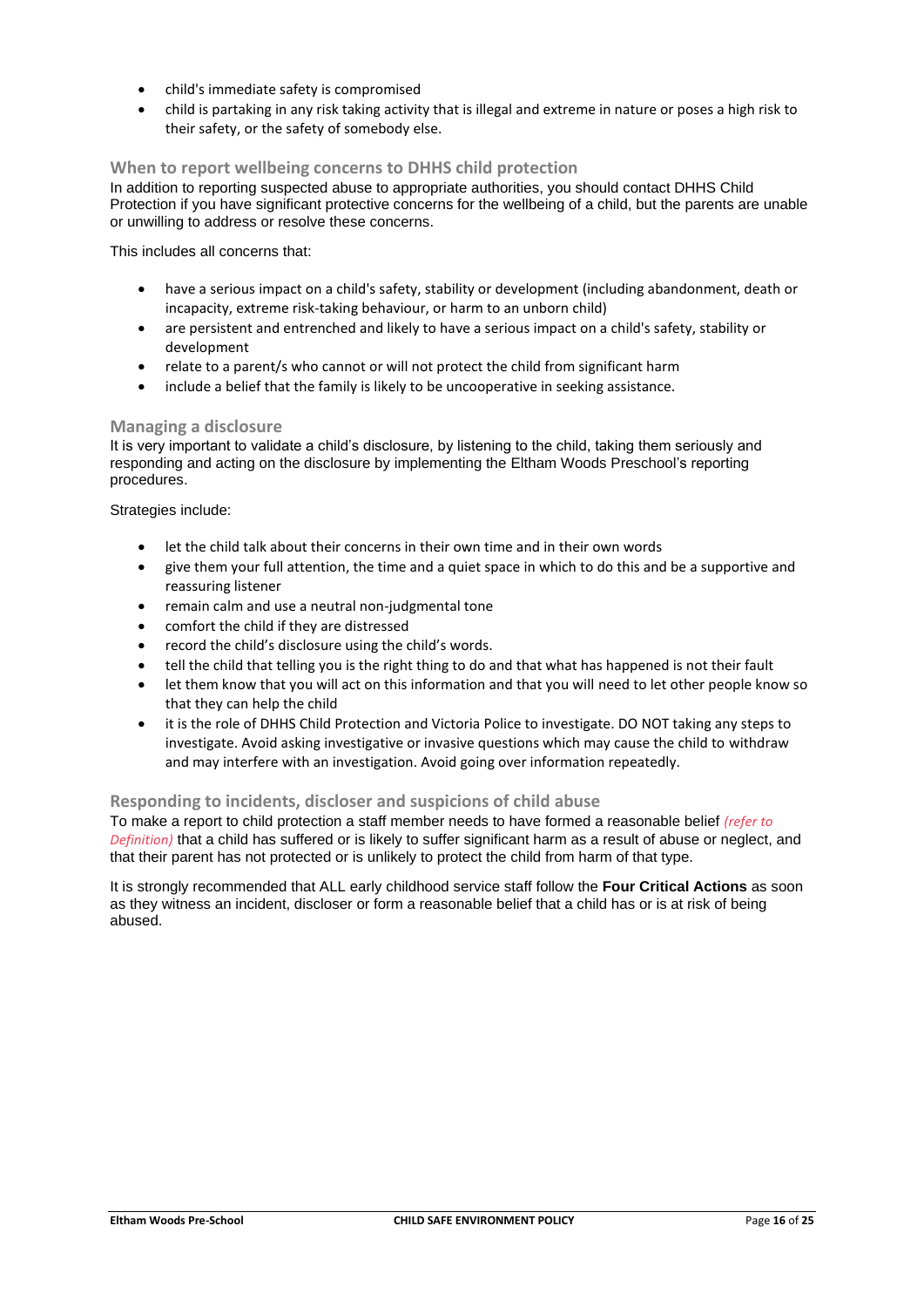#### **ACTION 1: RESPONDING TO AN EMERGENCY**

If a child has just been abused or is at immediate risk of harm you must take reasonable steps to protect them.

These include:

- separating the alleged victim and others involved, ensuring all parties are supervised by a service staff member
- arranging and providing urgent medical assistance where necessary by:
	- o administering first aid assistance
	- $\circ$  calling 000 for an ambulance and following any instructions from emergency service officers/paramedics
	- $\circ$  calling 000 for urgent police assistance if the person who is alleged to have engaged in the abuse poses an immediate risk to the health and safety of any person
- you should also identify a contact person at the service for future liaison with police
- taking reasonable steps to preserve evidence, such as the environment, clothing, other items, and potential witnesses until the police or other relevant authorities arrive on the premises.

## **ACTION 2: REPORTING TO AUTHORITIES**

As soon as immediate health and safety concerns are addressed you must report all incidents, suspicions and disclosures of child abuse as soon as possible. Failure to report physical and sexual child abuse may amount to a criminal offence.

#### **IF THE SOURCE OF SUSPECTED ABUSE IS FROM WITHIN THE FAMILY OR COMMUNITY:**

#### **DHHS CHILD PROTECTION**

You must report to DHHS Child Protection if a child is considered to be:

- in need of protection from child abuse
- at risk of being harmed (or has been harmed) and the harm has had, or is likely to have, a serious impact on the child's safety, stability or development.

#### **VICTORIA POLICE**

You must also report all instances of suspected sexual abuse (including grooming) to Victoria Police.

## **REPORT TO MANAGEMENT**

You must report to your approved provider.

#### **NOTIFY THE REGULATOR**

The Approved Provider early childhood services must notify the Quality Assessment and Regulation Division of any serious incidents, circumstances, or complaints which raise concerns about the safety, health and wellbeing of a child being educated and cared for by a service. Notifications may be made at National Quality Agenda IT System: [https://www.acecqa.gov.au](https://www.acecqa.gov.au/)

If you believe that a child is not subject to abuse, but you still hold significant concerns for their wellbeing you must still act. This may include making a referral or seeking advice from Child FIRST (in circumstances where the family are open to receiving support), or to DHHS Child PROTECTION or Victoria Police.

#### **If the source of suspected abuse is from within the service:**

If the source of suspected abuse comes from within the service (this includes any forms of suspected child abuse involving a staff member, contractor, committee member or volunteer):

- you must contact Victoria Police via your local police station (where appropriate they will refer you on to the local Sexual Offences and Child Abuse Investigation Team)
- you must also report internally to the approved provider or person with management or control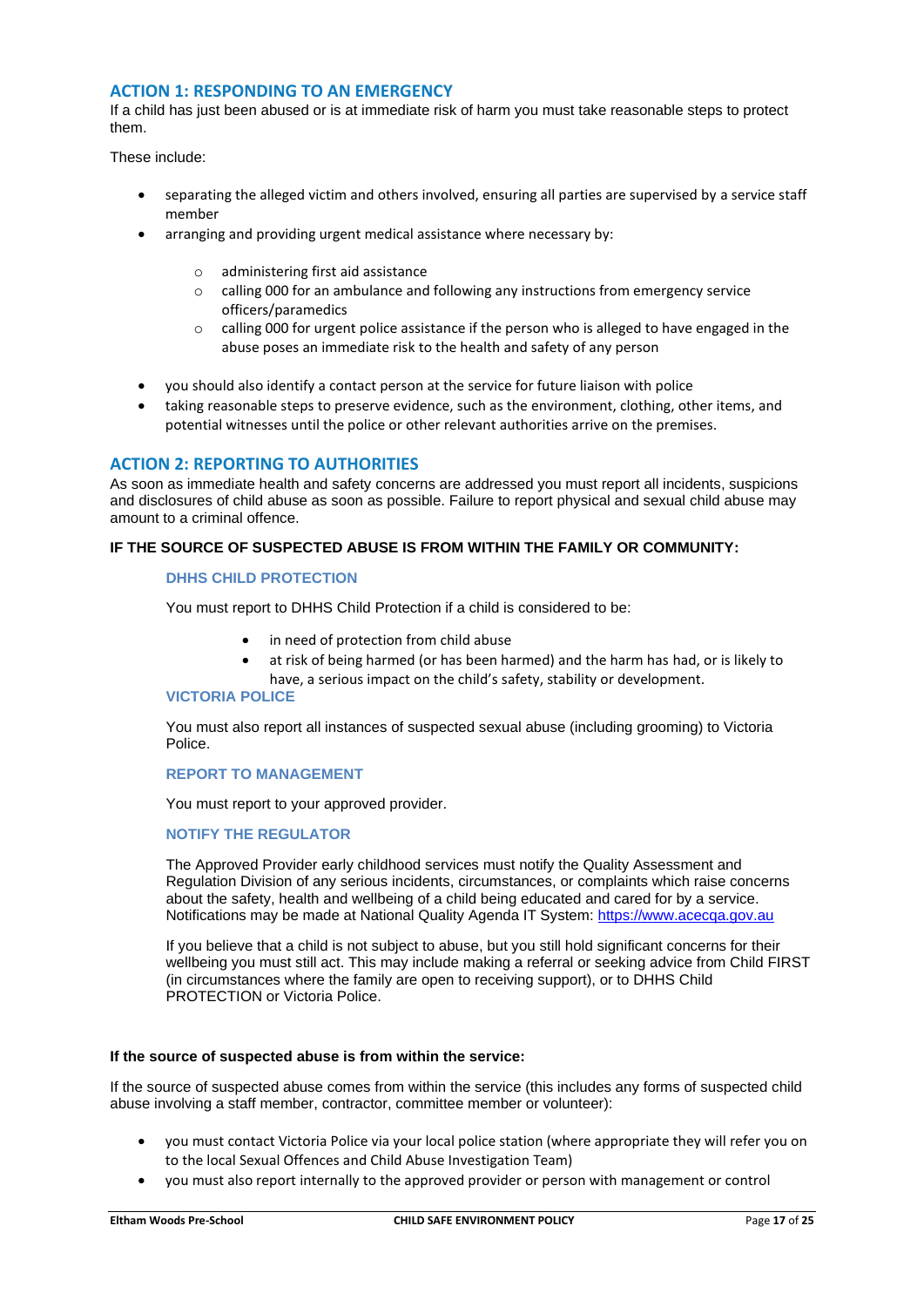- the approved provider must also notify the Quality Assessment and Regulation Division. Notifications made via the National Quality Agenda IT System: [https://www.acecqa.gov.au](https://www.acecqa.gov.au/)
- The approved provider must notify the Commission for Children and Young People (CCYP) of within **three** business days of becoming aware of an allegation *(refer to Reportable Conduct Scheme)*
- a contact person must also be identified at the service for future liaison with Child Protection and Victoria Police and seek advice about contacting parents/carers.

## **ACTION 3: CONTACTING PARENTS/CARERS**

You must consult with Victoria Police or DHHS Child Protection to determine what information can be shared with parents/carers. They may advise:

- not to contact the parents/carers (e.g. in circumstances where the parents are alleged to have engaged in the abuse, or the child is a mature minor and has requested that their parent/carer not be contacted)
- to contact the parents/carers and provide agreed information as soon as possible (for approved provider's, it is a requirement that parents/carers are notified within 24 hours if the suspected abuse occurred at the service).

## **ACTION 4: PROVIDING ONGOING SUPPORT**

Your service should take reasonable steps to make a child feel safe and supported whilst they are attending your service.

- your service should also consider providing support for children impacted by abuse. Eg. Referral to wellbeing professionals.
- you must follow the **Four Critical Actions** every time you become aware of a further instance or risk of abuse. This includes reporting new information to authorities.

#### **The reportable conduct scheme**

The Approved Provider must notify the Commission for Children and Young People (The Commission) of a reportable allegation *(refer to Definitions)* within **three** business days of becoming aware of an allegation. The Approved Provider must provide certain detailed information about the allegation and their proposed response within **30 calendar days**.

The approved provider must also investigate the reportable allegation and provide the findings of the investigation to the Commission. The service must also respond to the Commission when contacted for information.

The Commission provides guidance on the processes and documentation required when making a report: refer to [https://ccyp.vic.gov.au](https://ccyp.vic.gov.au/)

#### **Child protection in early childhood: Privacy and information sharing**

The Child Information Sharing Scheme, and the Family Violence Information Sharing Scheme allow professionals working with children to gain a complete view of the children they work with, making it easier to identify wellbeing or safety needs earlier, and to act on them sooner.

Following a report to DHHS Child Protection, Victoria Police and/or ChildFIRST you should:

- consult with your approved provider before disclosing information about the report and the child and their family to another information sharing entity (except to verified Victoria Police and DHHS Child Protection workers in very urgent situations and/or if the information is required to protect the safety of that child) and/or
- seek consent from a child or their parents/carers before disclosing information about the report and the child and their family to anyone other than authorities and service staff members (provided this does not place the child or another person at risk).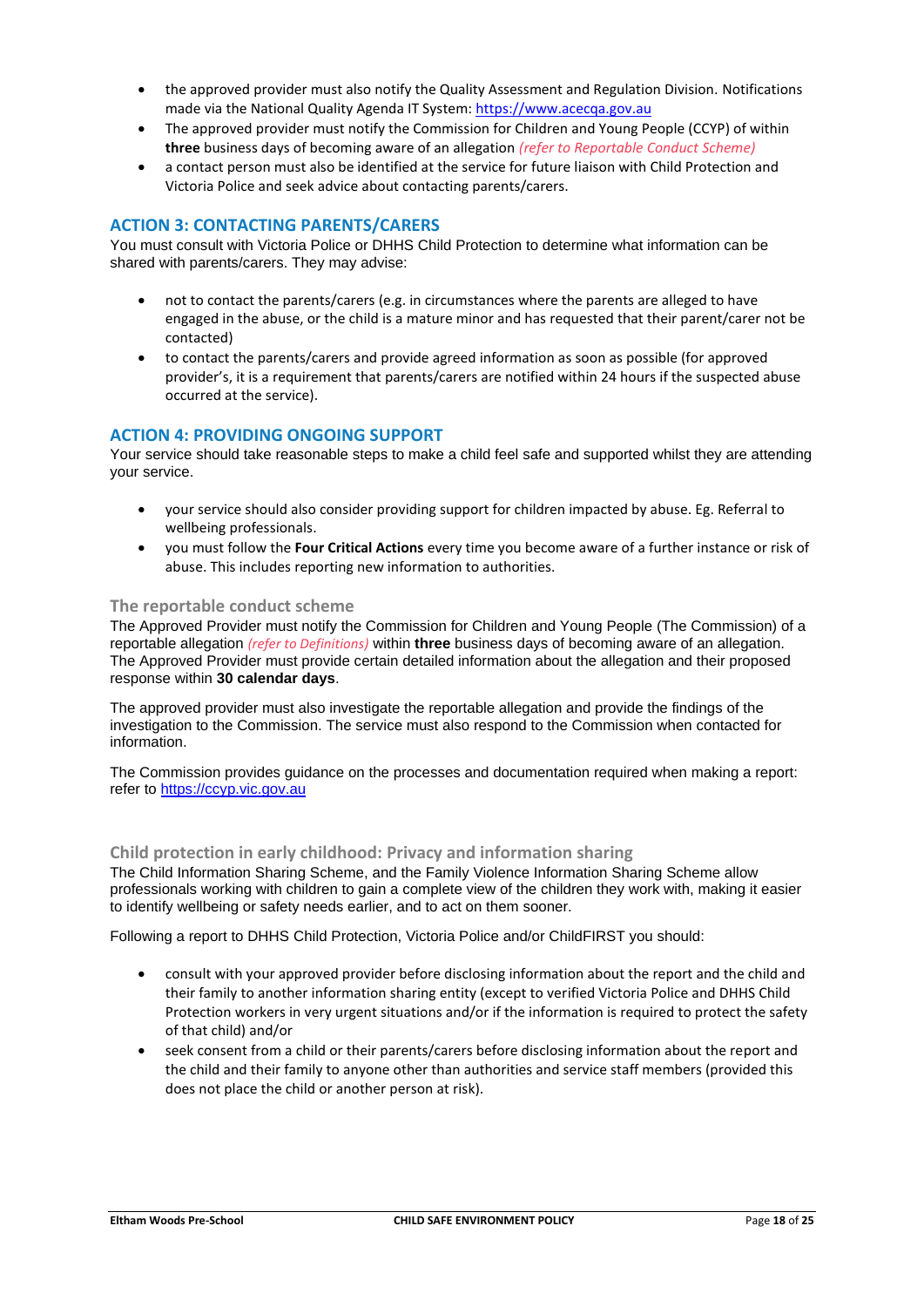**Privacy laws allow for staff to share a child's personal and health information to enable the services to:**

- provide and support the education of the child, plan for individual needs and address any barriers to learning
- support the social and emotional wellbeing and health of the child
- fulfil duty of care obligations to the child, other children, staff and visitors
- make reasonable adjustments if the child has a disability, including a medical condition or mental illness
- provide a safe and secure workplace.

#### **Resources**

Department of Education and Training PROTECT Portal: [www.education.vic.gov.au](https://www.education.vic.gov.au/Pages/default.aspx)

The Department of Education and Training's PROTECT portal provides tools and resources to assist professionals and early years services to respond to child abuse or potential child abuse, including:

- Early Childhood Guidance: This section supports early childhood providers to take action if they suspect, or are witness to, any form of child abuse.
- The flowchart: Four critical actions for early childhood services: Responding to Incidents, Disclosures and Suspicions of Child Abuse, provides a summary of the critical actions to take:
- Early Childhood Online Learning: This eLearning Module supports all professionals in early childhood settings to increase their capacity to respond effectively to children whose safety, health or wellbeing may be at risk.

Commission for Children and Young People: [www.ccyp.vic.gov.au](https://ccyp.vic.gov.au/)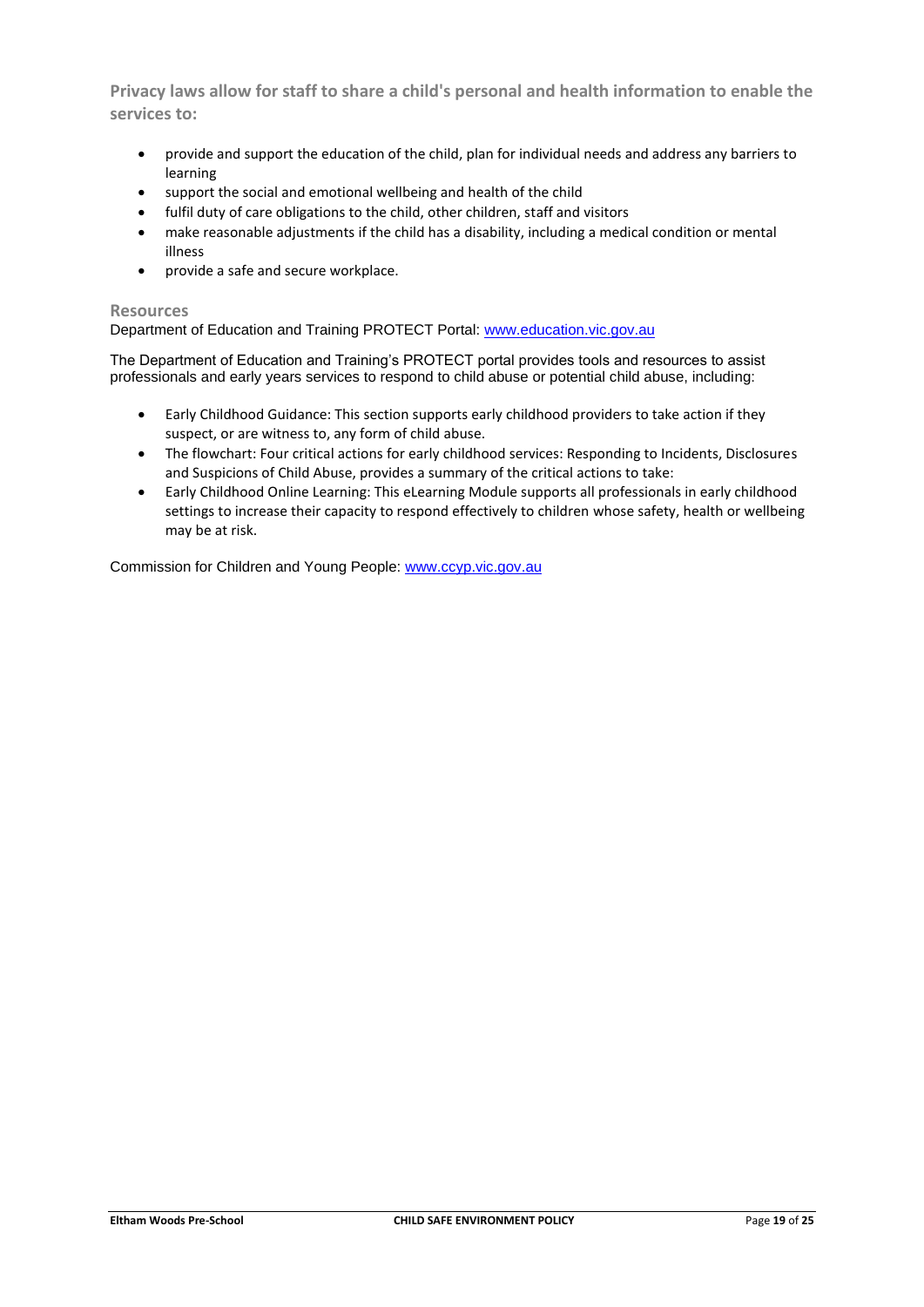## **ATTACHMENT 4: RESPONDING TO SUSPECTED CHILD ABUSE: TEMPLATE FOR ALL VICTORIAN EARLY CHILDHOOD SERVICES**

This template has been adapted from the Department of Education and Training; Responding to Suspected Child abuse: Template for all Victorian Early Childhood Services

Under the National Quality Framework, the approved provider of an education and care service must ensure that an incident, injury, trauma and illness record is kept *(Regulation 87)*. This template aligns with this requirement and it is strongly recommended that all early childhood service staff utilise this template for incidents, disclosures and suspicions of child abuse.

Completing this template should not impact on reporting times. If a child is in immediate danger staff should immediately contact Victoria Police on 000.

When completing this template, the aim should be to provide as much factual information as possible. This information will be critical and may be sought at a later date if the matter is the subject of Court proceedings.

# Staff member leading the response

Name:

Occupation:

Service address:

Relationship to the child:

#### **CRITICAL ACTION 1: IMMEDIATE RESPONSE TO AN INCIDENT**

Responding to an emergency

Did the chid require first aid? If YES, provide Details?

Who administrated First aid? (Name and Title)

Did the child require further immediate medical assistance?

Current location and safety status: e.g. are all impacted children safe and not in any immediate danger? If a child is in immediate danger staff should report immediately to Victoria police on 000

## INFORMATION OF THE ALLEGED VICTIM

| Child's personal details                                   |                |
|------------------------------------------------------------|----------------|
| Name:                                                      | Gender:        |
| Relationship to service: (eg 2 days, 3 year old<br>kinder) | Date of Birth: |
| <b>Residential Address:</b>                                |                |
| Parent/Carer Name:                                         |                |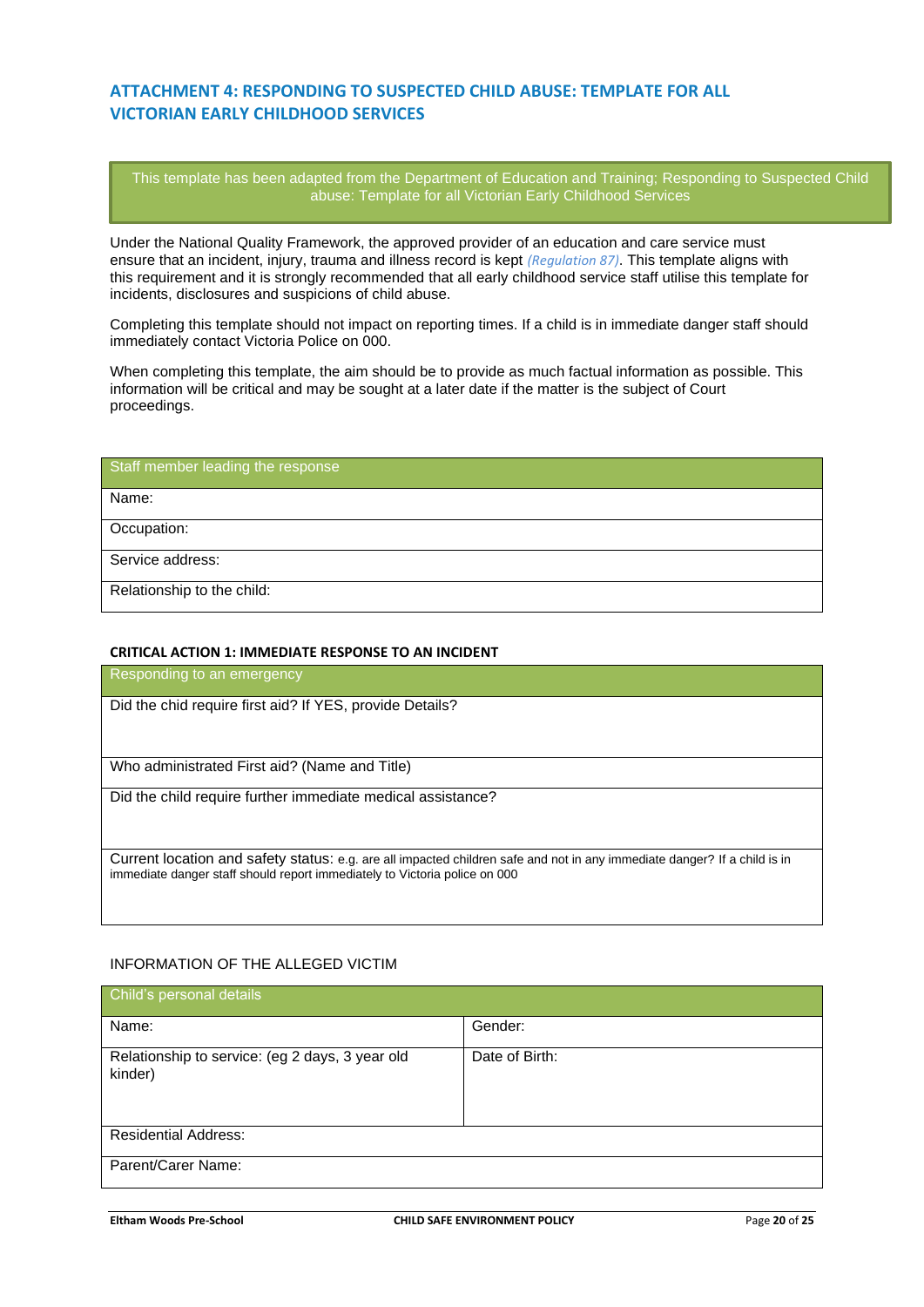Parent/Carer contact number:

Language(s) spoken by child:

Disabilities, mental or physical health issues:

Child's background

Cultural status and religious background:

Previous history or indicators of suspected abuse:

Family background

Family composition (if know): *List parenting or carer arrangements and siblings' names and ages*

Any other people living with their child (if known):

Family background

Disability, mental or physical health issues in family (if known):

Likely reaction to report being made (if known):

#### DETAILS OF THE INCIDENT DISCLOSURE OF SUSPICION

Grounds for your belief that a child has been or is at risk of abuse

Indicators or instances which led you to believe that a child/children are subject to child abuse or at risk of abuse: *Detail any disclosures or incidents or suspicion including names times and dates documenting a child's exact words as far as possible include specific detail here on what led you to form a reasonable belief that a child has been or is in risk of being abused*

Any physical indicators of abuse:

Any behavioural indicators of abuse:

Any pattern of behaviour or prior concern leading up to an incident, disclosure or suspicion: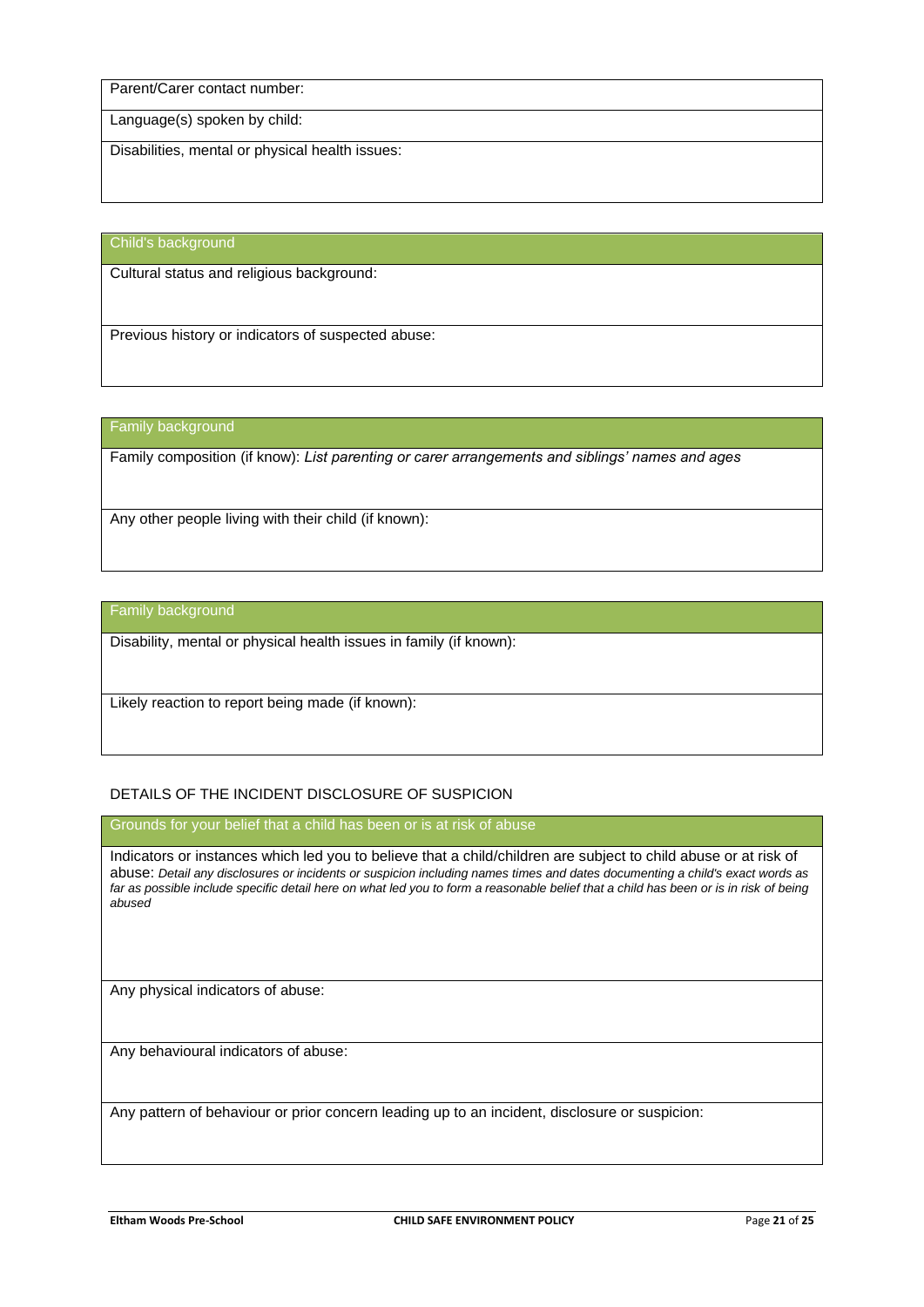Details of person alleged to have committed they abuse if known Name: Gender: Date of birth (if known): Relationship to child: Address: Contact details:

#### **CRITICAL ACTION 2: REPORTING**

| Reporting to authorities                                                                                                |                              |                               |  |  |
|-------------------------------------------------------------------------------------------------------------------------|------------------------------|-------------------------------|--|--|
| Tick the authority you have reported to:                                                                                |                              |                               |  |  |
| $\Box$ Child first<br>$\Box$ Victoria police                                                                            | $\Box$ DHHS child protection | $\Box$ Decision not to report |  |  |
| If you have decided not to report list your reasons here also include any follow up actions undertaken by<br>you below: |                              |                               |  |  |
| Provide your report:                                                                                                    |                              |                               |  |  |
| Date:                                                                                                                   | Time:                        |                               |  |  |
| Authority:                                                                                                              |                              |                               |  |  |
| Name of the person spoken to:                                                                                           |                              |                               |  |  |
| Outcomes from the report:                                                                                               |                              |                               |  |  |

## Reporting internally

| Provide details of your discussion with approved provider                                                                                                                                                                                                     |       |  |
|---------------------------------------------------------------------------------------------------------------------------------------------------------------------------------------------------------------------------------------------------------------|-------|--|
| Time:                                                                                                                                                                                                                                                         | Date: |  |
| Name:                                                                                                                                                                                                                                                         |       |  |
| Discussion outcomes:                                                                                                                                                                                                                                          |       |  |
| Notification to the regulator: All approved providers must notify the quality assessment and regulatory division if there is an<br>incident at the service and/or the health safety or wellbeing of a child has been compromised while attending the service. |       |  |
| Time:                                                                                                                                                                                                                                                         | Date: |  |
| Names:                                                                                                                                                                                                                                                        |       |  |
| Discussion outcomes:                                                                                                                                                                                                                                          |       |  |

## **CRITICAL ACTION 3: CONTACTING PARENTS/CARERS**

## Actions taken (alleged victim)

Provide details of your discussion with parents/cares (if appropriate): You must consult with Victoria police and/or DHHS child protection to determine if it is deemed appropriate, parents must be contacted as soon as possible (within 24 hours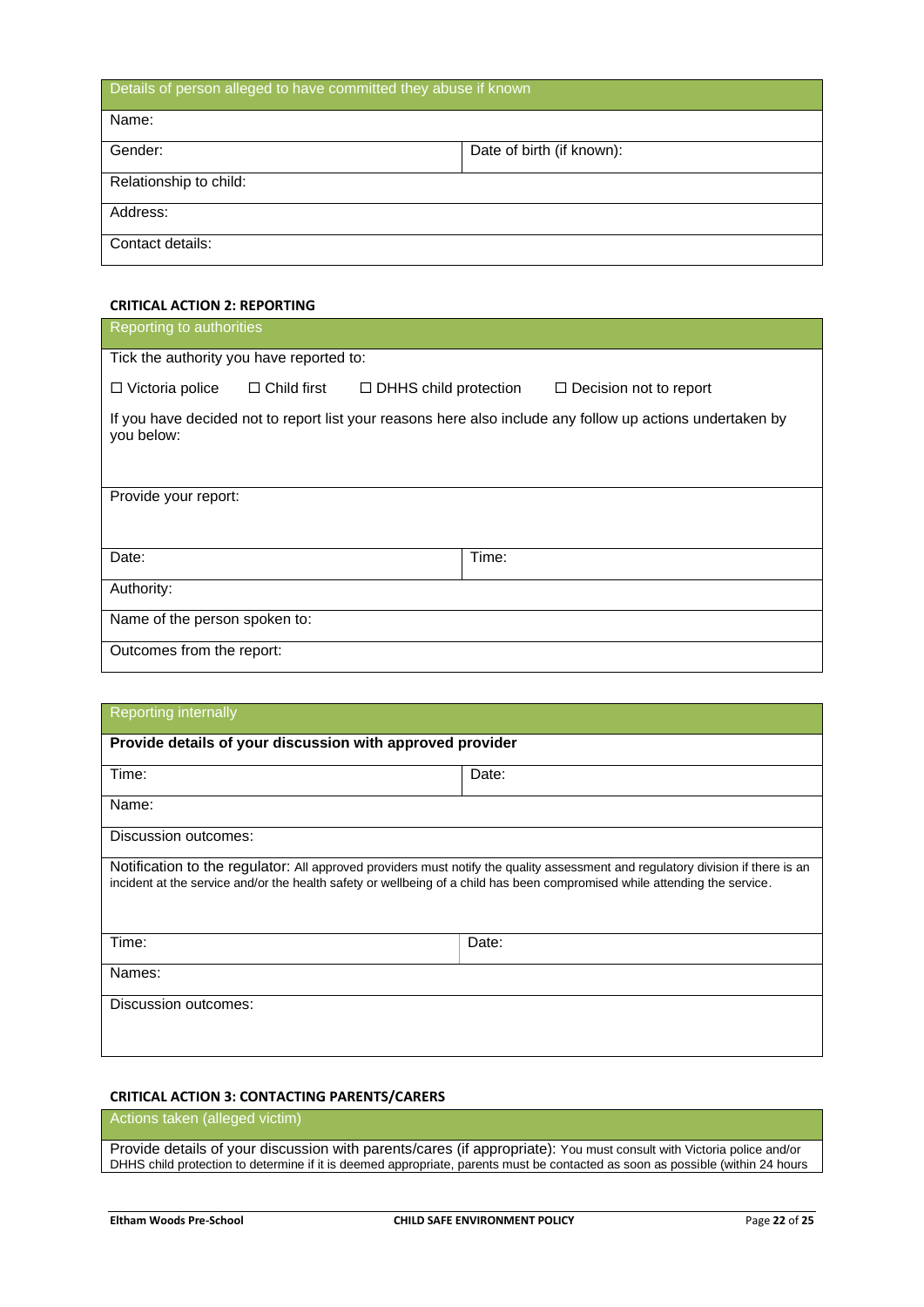of the incident, disclosure or suspicion)

Have you sought advice from DHHS child protection or Victoria police?  $\Box$  yes  $\Box$ no

Is it appropriate to contact parent/carer:  $\Box$  yes  $\Box$  no

List reasons if it is not appropriate to contact parent/carer:

#### If contacting parent/carer, provide the following details:

Name of staff member making the call:

Name of parent/carer receiving the call:

Discussion outcomes:

#### **CRITICAL ACTION 4: PROVIDING ONGOING SUPPORT**

Planned actions: Include details on what follow-up actions have occurred to support that child for example referral to specialised services:

Follow up actions:

Support:

Referrals:

#### **PROCESS OF REVIEW**

Complete this section between four to six weeks after an incident, suspicion or disclosure of abuse in conjunction with the approved provider. This will support you and your service to continue to protect children in your care and to reflect on your process and then need for any follow up action.

#### **Safety and wellbeing**

Current safety and wellbeing of the child

#### Is the child safe from abuse and harm?  $\Box$  yes  $\Box$  no

If not consider the need to make a further report

Does a child have any wellbeing issues that are not currently being addressed?  $\Box$  yes  $\Box$  no

If so, consider how these can be addressed and captured within a child support plan

Current wellbeing of other children who may be impacted by the abuser

Are there any other children who may be impacted by the abuser?  $\Box$  yes  $\Box$  no

If so have their wellbeing needs being met?  $\Box$  yes  $\Box$  no

#### Current wellbeing of impact staff members

Does the staff member who made the report/witnessed the incident, formed a suspicion or received a